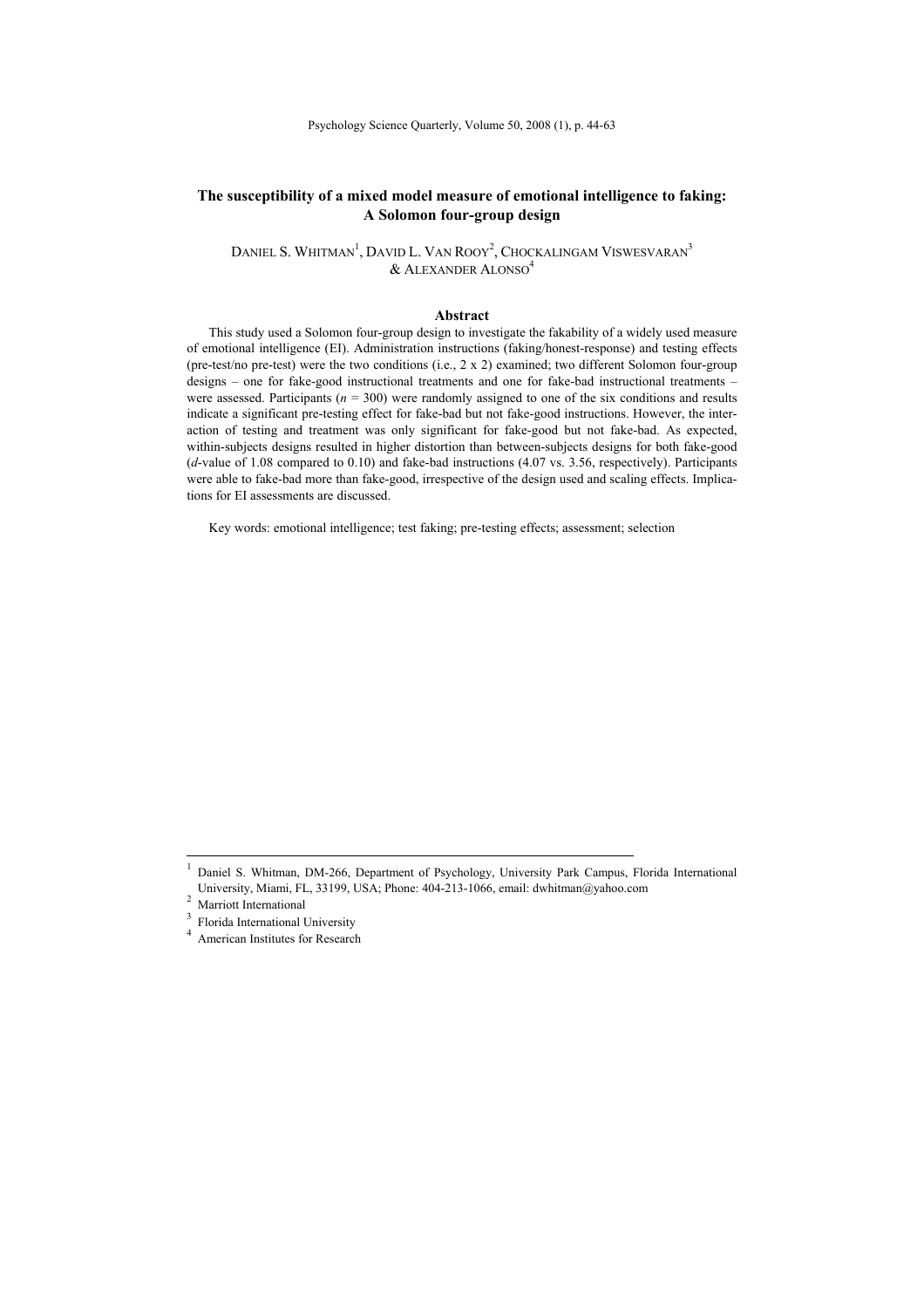The popular literature on emotional intelligence (EI) has at times seemed to outpace empirical research on the topic. This is partly due to journalists and public commentators making claims about the importance of EI that have not been based on rigorous research findings (Ashkanasy & Daus, 2005; Brody, 2004; Matthews, Zeidner, & Roberts, 2002; Murphy, 2006). In the past few years, scientists have begun to rectify this and report more empirical evidence (Murphy, 2006). For instance, EI has recently been shown to be a valid predictor of important outcomes such as leadership, teamwork, and job performance (Cote  $\&$  Miners, 2006; Van Rooy & Viswesvaran, 2004; Wong & Law, 2002). However, as EI is increasingly being used in organizational settings (Daus & Ashkanasy, 2005), a number of practical concerns – in addition to criterion-related validity – still need to be addressed about this construct (Conte, 2005).

One such area that requires additional research is on the susceptibility of a measure of EI to overt faking (e.g., Barchard, 2003; Charbonneau & Nicol, 2001; Sjoberg, 2001). In the present study, we build on previous research and examine response distortion to EI by adopting a more rigorous experimental technique known as the Solomon four-group design. Our major goal in employing this sophisticated experimental design is to disentangle faking effects from instructional and pre-testing effects as they relate to scores on an EI test (e.g., Alliger & Dwight, 2000). We also examine how individual differences, namely general mental ability (GMA) and personality, influence the capability to fake, as prior research on response distortion has seldom investigated these important variables.

### *Models of emotional intelligence*

Many tests of EI (e.g., Bar-On EQ-i, 1997; MSCEIT V2.0; Mayer, Salovey, Caruso & Sitarenios, 2003) have been marketed and are currently being used in personnel selection contexts (Murphy, 2006). It is therefore important to understand how responses on EI tests can be distorted in high-stakes testing (Conte, 2005). However, there is a controversy within the field of EI over proper conceptualizations of the construct. One conceptualization, known as the *ability model* (Salovey & Mayer, 1990), considers EI as a type of intelligence and, as such, it should be moderately related to GMA. This has been consistently demonstrated (e.g., Brackett & Mayer, 2003; Schulte, Ree & Caretta, 2004), and Van Rooy, Viswesvaran, and Pluta (2005) found a corrected correlation of .34 between the two constructs in a metaanalytic review. These findings suggest that ability-based EI shares the same positive manifold as other cognitive abilities do with GMA (Brody, 2004). Because of this overlap, ability-based measures of EI should not be overly susceptible to faking attempts (e.g., Jensen, 1998).

A competing conceptualization of EI has been commonly referred to as a *mixed model*. In addition to incorporating components of the ability model, the mixed model of EI includes other non-cognitive aspects such as personality, motivation and empathy. Van Rooy and colleagues (2005) reported a much smaller corrected correlation of .13 between mixed model EI and GMA, suggesting greater construct divergence than the ability model. Given that they are relatively orthogonal constructs, mixed model EI may have an appeal in selection contexts (Van Rooy, Dilchert, Viswesvaran, & Ones, 2006) as a predictor that could potentially supplement GMA as an assessment tool (Schmidt & Hunter, 1998).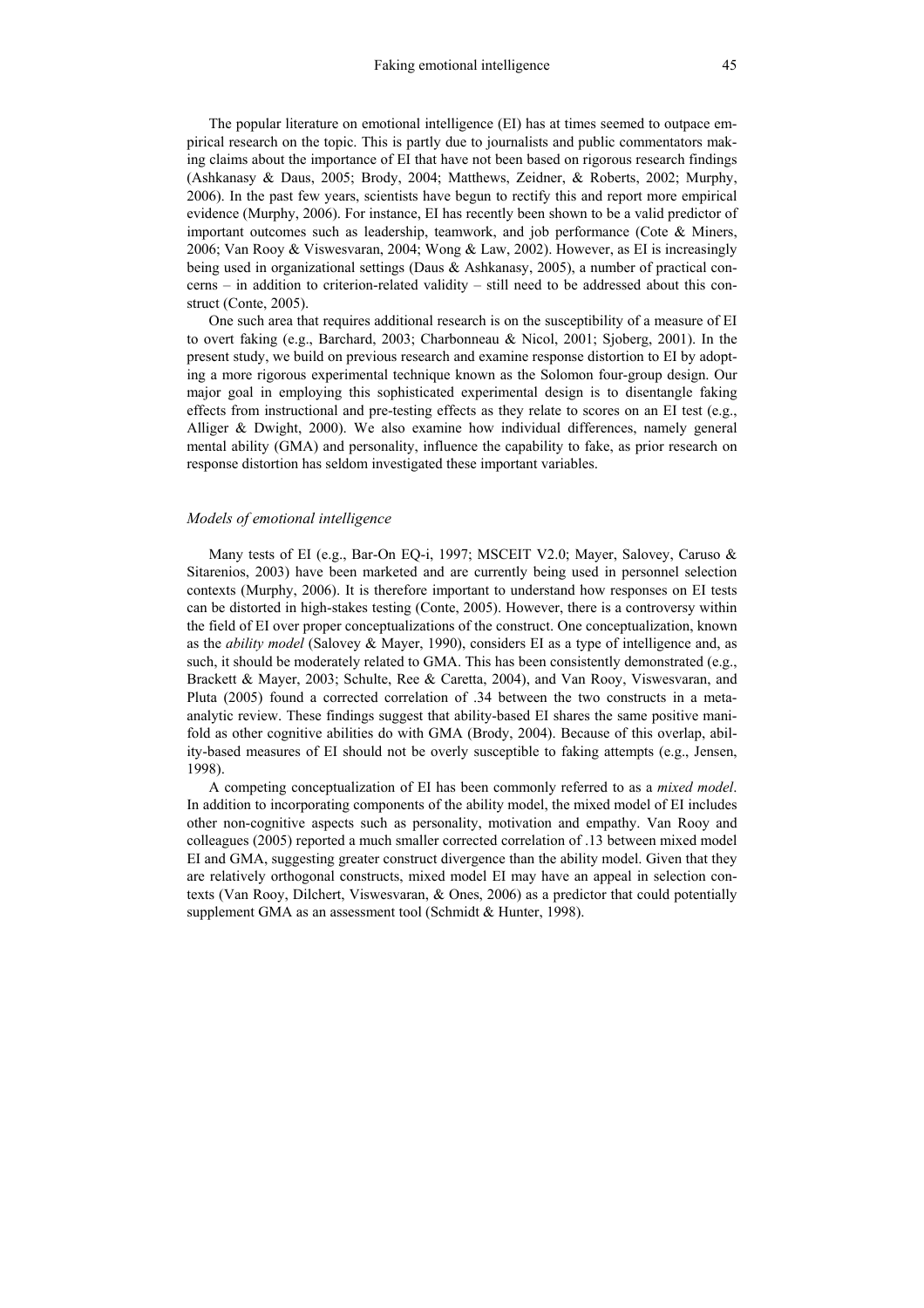#### *Faking cognitive and non-cognitive measures*

The two models highlight important issues to consider when determining if measures of EI can be faked. On the one hand, faking is extremely difficult for measures of GMA (e.g., Jensen, 1998). On the other hand, researchers have often found that non-cognitive measures can be faked to varying extents (e.g., Deller, Ones, Viswesvaran, & Dilchert, 2006; Frei, Griffith, McDaniel, Snell & Douglas, 1997). This suggests that the extent to which mixed model measures of EI (which do not claim to be a type of intelligence) can be faked is a concern that needs to be empirically reviewed. Prior research (Viswesvaran & Ones, 1999) has found that non-cognitive predictors like personality and biodata can be faked. In a similar vein, research on the fakability of EI (especially self-report measures) is needed to determine whether response patterns for these measures are similar to other non-cognitive constructs. This examination will serve as indirect evidence of the construct validity of EI. That is, if the fakability of a mixed model measure of EI is similar to the fakability found for Big Five factors of personality, such evidence will serve as another empirical node in the nomological net.

In the past decade there have been a number of examinations regarding the relative fakability of the Big Five personality dimensions. For example, Viswesvaran and Ones (2000) concluded that each of the dimensions is equally fakable in a recent meta-analysis. Another comparison of the fakability of non-cognitive measures (personality test, biodata inventory, and an integrity test) found that biodata and integrity tests were both more fakable than any of the Big Five (McFarland  $&$  Ryan, 2000). Given that different non-cognitive measures appear to vary in the degree that they can be faked, it is important to gauge the fakability of mixed model EI, which has been shown to overlap with aspects of the Big Five (e.g., Brackett & Mayer, 2003; Saklofske, Austin & Minski, 2003; Schutte et al., 1998). Thus, in the present study, we adopt a measure of EI based on the mixed model (or trait-based) conceptualization.

## *Previous research on faking EI*

Although some researchers have probed response distortion in relation to emotional intelligence (e.g., Barchard, 2003; Charbonneau & Nicol, 2002; Janovics & Christiansen, 2004; Sjoberg, 2001), there are a number of limitations with the extant research that suggest more rigorous examinations are needed. For instance, Charbonneau and Nicol (2002) assessed response distortion in a sample of minors. While there is value in assessing EI for clinical purposes, the results from such studies are less relevant for organizational selection purposes where almost all applicants are over the age of 18. Although some measures of EI (e.g., EQi, Bar-On, 1997) have impression management scales built in, others have noted that the use of an impression management scale provides only *general* information about an individuals test taking propensities (McDaniel & Snell, 1998; McFarland & Ryan, 2000). Lie scales and impression management scales can assess typical faking in an assessment, but to assess the maximal level of faking possible in an instrument, experimental manipulations using faking instructions are necessary (Paulhus, 1984). Sjoberg (2001), for instance, examined fakability in a host of measures (e.g., EI, personality, locus of control, Machiavellianism), but the study was not able to isolate EI-specific faking. Indeed, Sjoberg acknowledges that a section in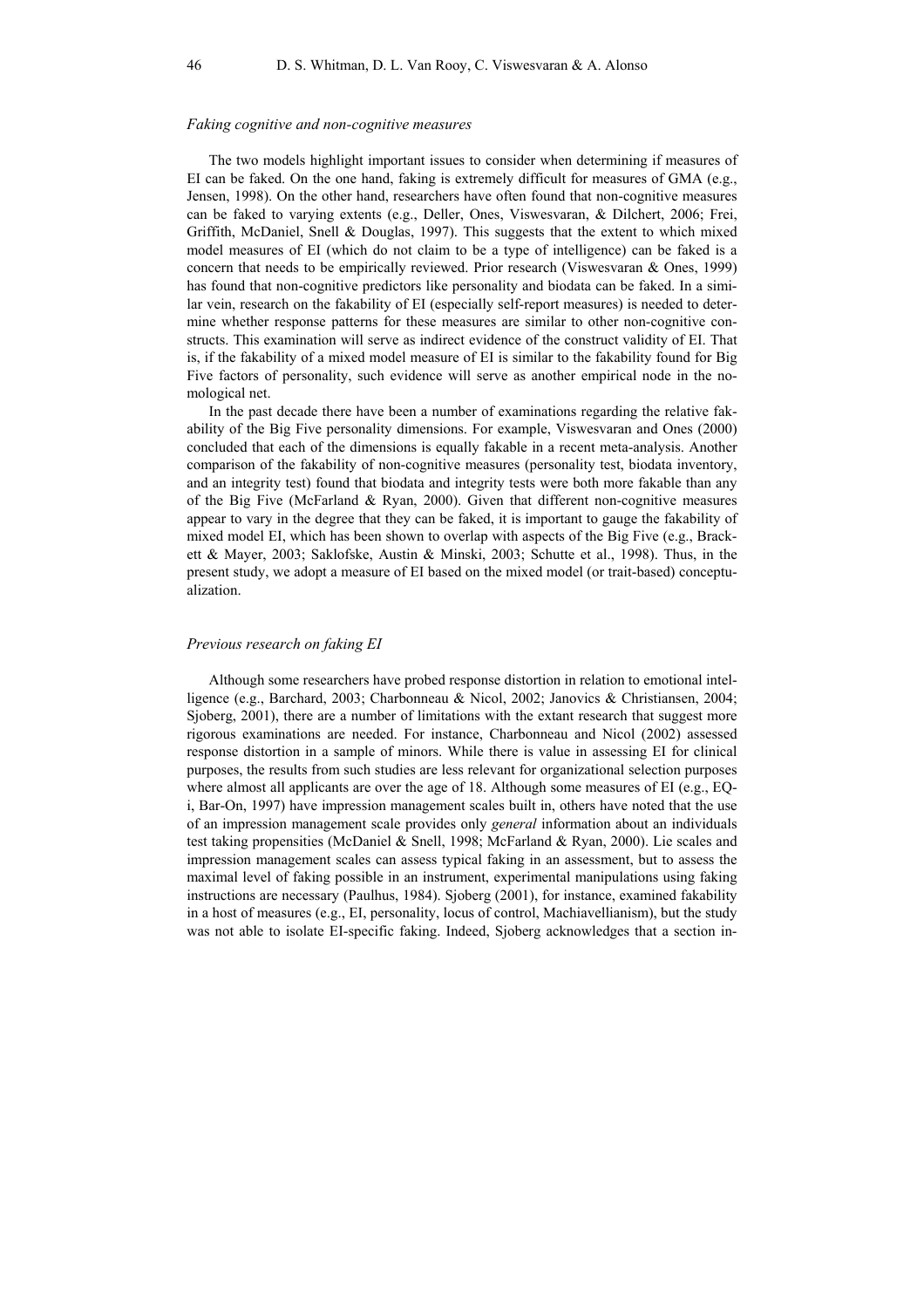volving experimentally manipulated faking instructions would be a valuable addition to the test battery employed in the study. To extend these past examinations of response sets and EI, we use an experimental study to measure active (i.e., conscious) attempts to fake responses.

The importance of addressing the fakability of a self-report (i.e., mixed model) measure of EI is underscored even more when one considers the proliferation of self-report EI measures that have been postulated and marketed as valuable predictors of performance (e.g., EIS; Schutte et al., 1998). Accordingly, Salovey, Mayer, and Caruso (2002) stated that simply asking someone if they were smart would not be a sufficient indicator of intelligence and that the same standard should be held for EI. Past studies using self-report measures of intelligence have typically demonstrated only moderate correlations with IQ tests (e.g., Paulhus, Lysy & Yik, 1998). However, this assumption will be tempered if a self-report measure of EI is shown to be difficult to fake. It is prudent to explore the fakability of a self-report, mixed model measure of EI now.

### *Mixed model EI and faking*

If a mixed measure is shown to be resistant to faking, there will be evidence that EI is a unique construct. That is, such a finding would suggest that mixed model EI may be more cognitively loaded than previously thought. However, if it is fakable, as hypothesized, our main concern is the extent to which the measure can be faked. In this vein, we compare the degree of fakability of a mixed measure of EI with that of the fakability found for personality factors (Viswesvaran & Ones, 1999). Such a comparison is warranted given the rapid implementation of EI testing in high-stakes assessment such as personnel selection (e.g., Ashkanasy & Daus, 2005; Murphy, 2006). Furthermore, a rigorous experimental design is needed to determine the generalizability of the findings from a comparison of Big Five and EI assessments.

### *Influence of individual differences*

Researchers have only recently recognized that individual difference variables may affect the degree to which an individual is able to alter their score on a selection test (McFarland  $\&$ Ryan, 2000). Thus, we still know very little about how important constructs such as GMA and personality influence the ability to fake non-cognitive measures. Given that mixed EI is non-cognitive in nature, the present study assesses if test takers with higher levels of intelligence are better able to modify their EI scores in the direction instructed by test administrators. If so, such findings would undermine the construct validity of many non-cognitive measures, which claim to be distinct from GMA. Because general mental ability (GMA) is defined as "the ability to reason, plan, solve problems and learn from experience" (Gottfredson, 1997, p. 13), it would stand to reason that test takers with higher levels of intelligence would be better able to determine appropriate responses (i.e., reason and planning) and distort their responses accordingly (i.e., solving the "problem" or "puzzle" of faking EI in an appropriate manner). Thus, we expect that individuals with higher GMA will be able to change their scores more when instructed to fake good or bad.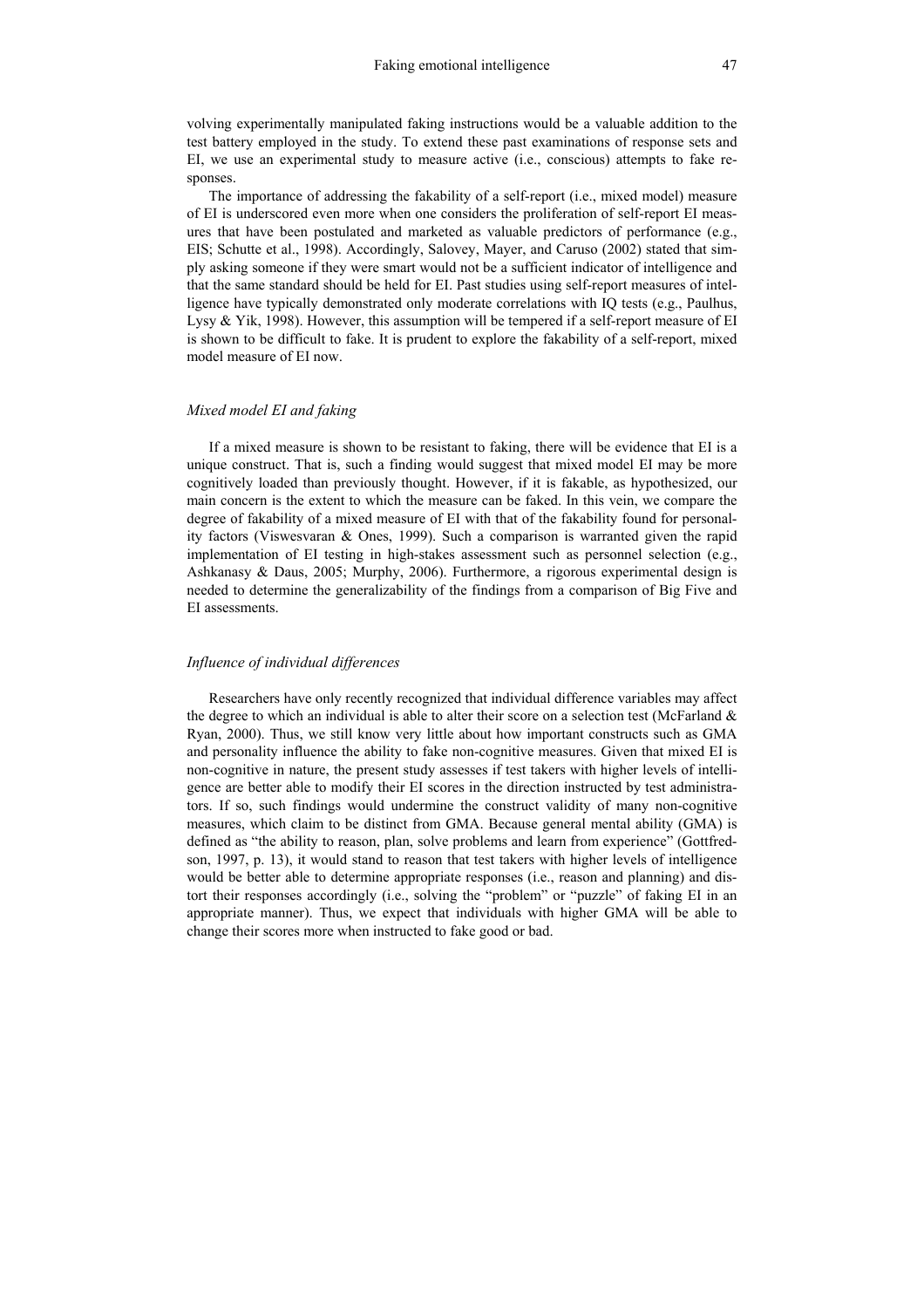Similarly, we examine the impact of Big Five personality variables on the ability to fake EI. While we believe that some of the Big Five factors (e.g., Extraversion, Emotional Stability, Openness) will not have an impact on the ability to fake EI, there is theoretical rationale for other factors. For instance, those who score high on the Conscientiousness factor of the Big Five are often described as dependable, cautious, and responsible (Goldberg, 1990). Thus, Conscientious subjects may see "faking" as frivolous or even irresponsible behavior, and may be less likely to fake even when instructed to do so. Agreeableness, which represents the tendency to be compliant, trusting, and helpful, may also affect a person's ability to fake EI. However, we believe that those who are high on Agreeableness will be more likely to fake when instructed to do so, considering that they are more likely to trust test administrators and comply with directions.

### *Faking good and faking bad*

The current study examines the effects of both faking good and bad. Most of the past personnel selection research on faking has focused on faking good since that is the most likely scenario in selection contexts. Even though the likelihood of negative distortion in a selection setting is probably somewhat remote (Hough, Eaton, Dunnette, Kamp, & McCloy, 1990), there is still utility in assessing the influence of faking bad on a measure. Moreover, this appears to be especially critical during the early stages of construct development (Mook, 1983). Although ability to fake bad is a curious and unusual concept in personnel selection, it is useful to assess fake-good and fake-bad profiles in order to estimate cutoff points for individuals with unusually high or low scores on a test (Paulhus, Bruce  $\&$  Trapnell, 1995). Becker and Martin (1995) suggest that some employees may intentionally attempt to look bad to avoid undesirable outcomes such as a promotion with greater responsibility or an unwanted transfer. Furthermore, the popularity of EI is extending from personnel selection to clinical, judicial and counseling settings where faking-bad is a clear issue (e.g., a cry for help).

Previous studies (Viswesvaran & Ones, 1999) have found that personality tests are more susceptible to fake-bad than fake-good instructions. Individuals may be able to better understand what "bad" is supposed to look like and may also be less certain about what would constitute the most desirable response in a given situation. It is also possible that a ceiling effect occurs in scoring non-cognitive assessments. If this is the case, on average, scores will tend to be closer to the maximum value of the scale than the minimum value. Conversely, the maximum value that a test-taker could fake-bad (i.e., lower their score to the scale minimum) would be greater than the maximum value a test-taker could fake-good (i.e., raise their score to the scale maximum). In either case, it will be of interest in the current experiment to determine if this finding holds true for a measure of mixed model EI, or if faking bad has the same magnitude of effect, albeit in the opposite direction, as faking good.

## *Experimental designs used in faking studies*

The influence of faking has been evaluated for a number of non-cognitive measures including personality, biodata, and integrity tests (e.g., Ellingson, Smith & Sackett, 2001;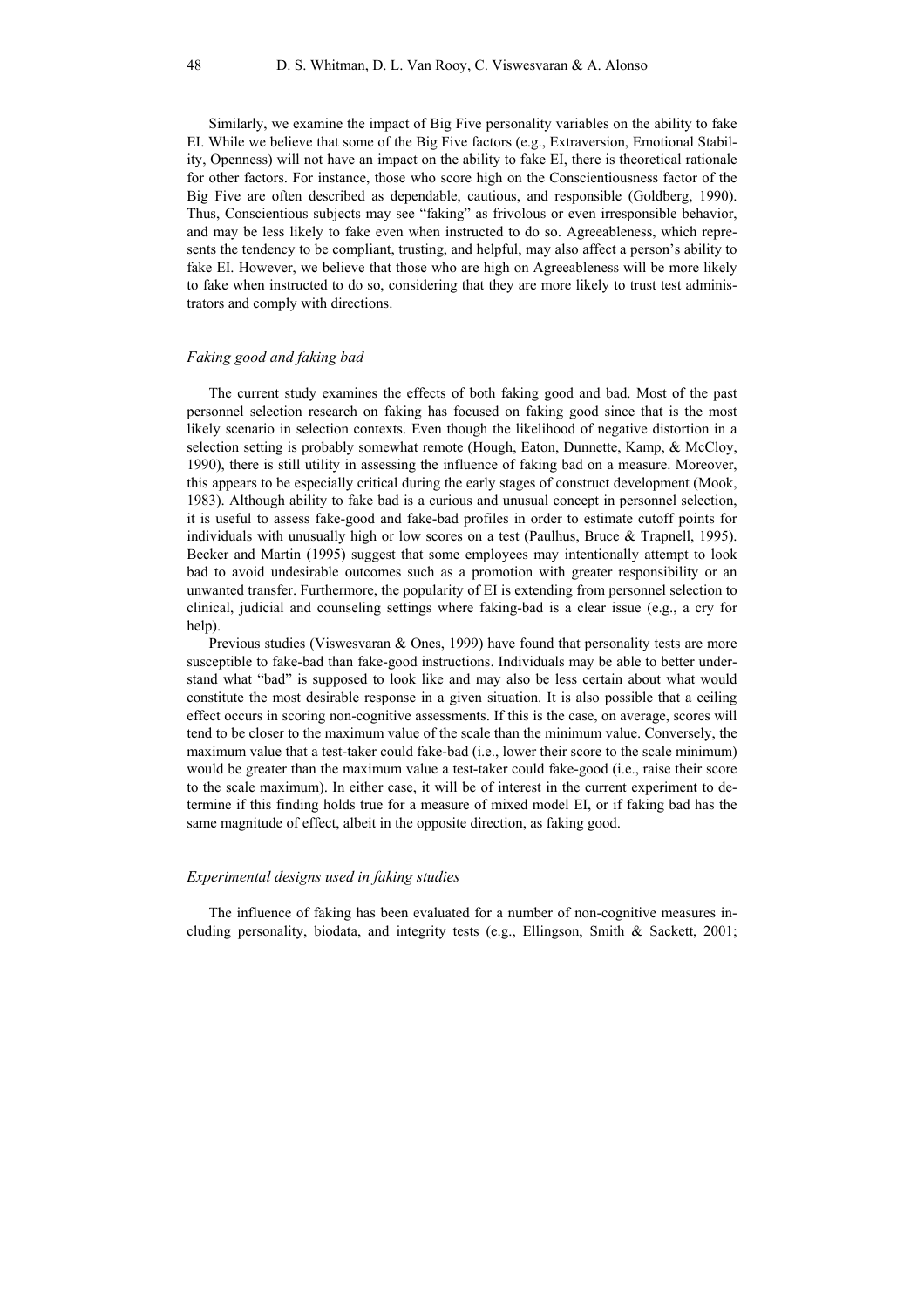McFarland & Ryan, 2000; Ones & Viswesvaran, 1998; Ones, Viswesvaran, & Schmidt, 1993), and it is a widely held belief that faking can and does occur on non-cognitive tests and that the propensity for faking can depend on individual difference variables. However, reviews of the research on the fakability of non-cognitive measures suggest that studies have typically employed *either* a between-subjects design or a within-subjects design (cf. Viswesvaran & Ones, 1999).

In a between-subjects experimental design, two groups are formed and participants are randomly assigned to each group. One group takes the test under *faking* instructions whereas the other takes it under *respond honest* instructions. In a within-subjects design, the same set of respondents take the test twice, once with faking instructions and once with respond honest instructions. When a within-subjects design is employed, there is a potential for "testing" effects. That is, taking the test once could influence responses the second time. Hausknecht, Trevor and Farr (2002) report a significant pre-testing effect for ability tests, but such pretesting effects are likely to be more pronounced for non-cognitive assessments such as EI. The testing effect can be assessed using a control group that responds to a measure of EI twice under respond honest instructions.

Furthermore, while both of these comparisons have relative merits, previous studies have found substantial differences in effect sizes between within-subjects and between-subjects comparisons (Viswesvaran & Ones, 1999). These differential findings may be attributable to the increased statistical power gained by using a within-subjects as compared to a betweensubjects design (Hunter & Schmidt, 1990). Viswesvaran and Ones (1999), for instance, found that effect sizes of within-subjects estimates are larger than that of between-subjects design estimates and concluded that fakability may be an individual difference variable. Thus, another important research question concerns whether similar findings will hold for other non-cognitive predictors like mixed model EI.

## *Solomon four group design*

Because faking is a function of both the ability and motivation to fake (McFarland  $\&$ Ryan, 2000), a subject's prior exposure to the test has the potential to interact with faking instructions. However, use of either a between-subjects design or a within-subjects design makes it impossible to estimate interactions between test instructions and previous test exposure. To address this concern, Solomon (1949) proposed a four-group research design in which two additional groups (one control, one experimental) were added to the typical two-group within-subjects or between-subjects designs. The four-group design is shown in Figure 1.

First, a group is designed where participants respond only once under faking instructions (i.e., they take the test only once). The second additional group is a control group that received no pre-test (and no treatment) and takes only the post-test (where they respond honestly). In addition to controlling for threats to internal validity, the design also allows tests to determine if there is a pre-test sensitization effect (Braver & Braver, 1988) and a pre-testtreatment interaction (Huck  $&$  Sandler, 1973). Still, even with the power of the design, it is often underused in research where it is appropriate because of (1) the number of participants required and (2) researchers' uncertainty about the proper statistical analyses required due to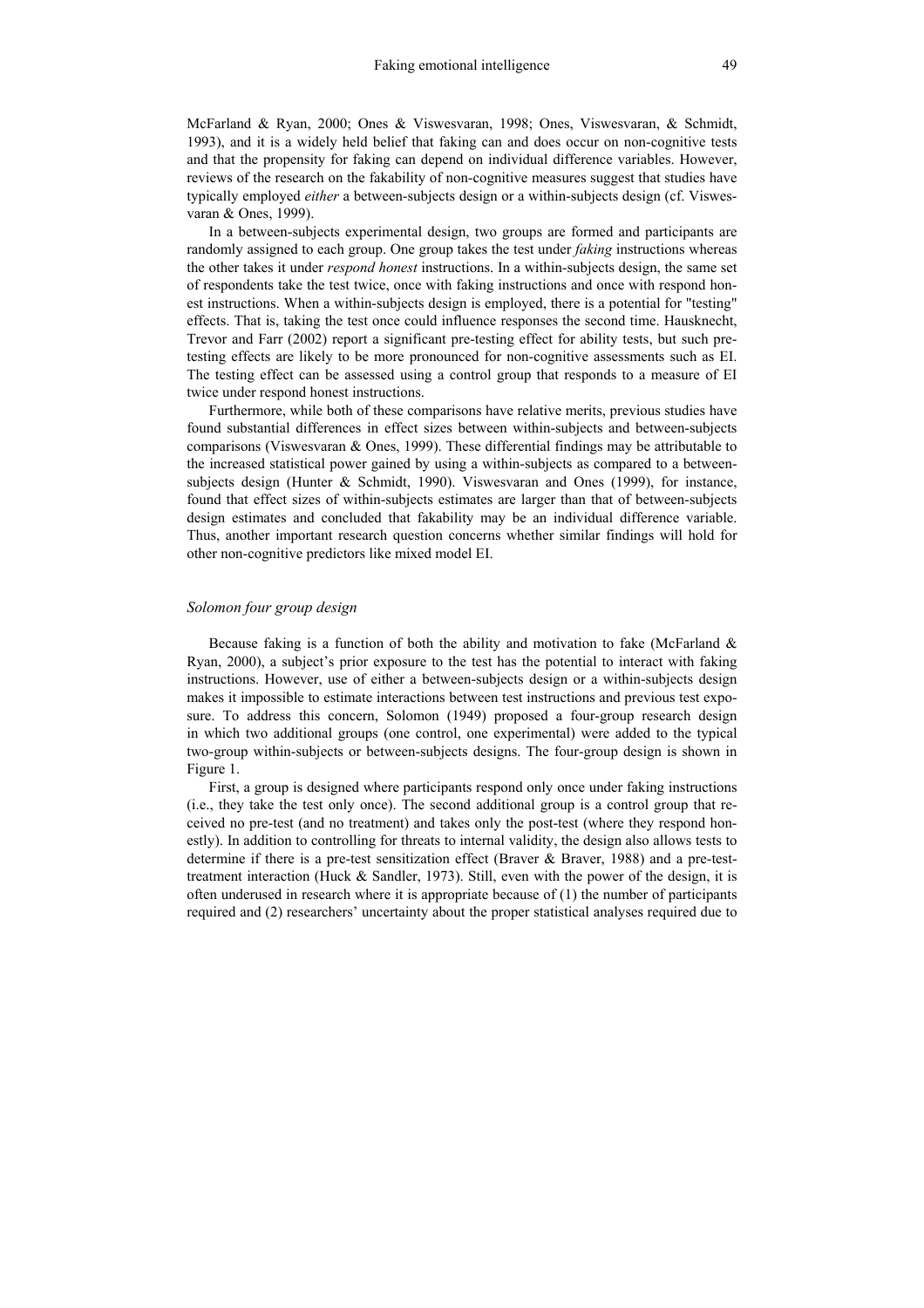|       |                | Solomon Four-Group Design (Fake-Good) |                |
|-------|----------------|---------------------------------------|----------------|
| Group |                | Pre-test Treatment Post-test          |                |
|       | O <sub>1</sub> | X                                     | O <sub>2</sub> |
| $2^+$ | O <sub>3</sub> |                                       | O4             |
|       |                | X                                     | Ο,             |
| 4*    |                |                                       | Oκ             |
|       |                |                                       |                |
|       |                | Solomon Four-Group Design (Fake-Bad)  |                |
| Group |                | Pre-test Treatment Post-test          |                |
| 5     | O <sub>7</sub> | X                                     | $O_8$          |
| $2^+$ | O <sub>3</sub> |                                       | O4             |
|       |                | X                                     | Oo             |
| ⁄l *  |                |                                       |                |

Note.  $+$  and  $*$  indicate the same control group was used for both groups

## **Figure 1**

the complexity of the design (Braver  $\&$  Braver, 1988). Note that since we have two treatments (fake-good and fake-bad) we had a total of six groups, with the two controls being the same for the two treatments.

To summarize, we employ a Solomon four-group design in this paper in order to (1) assess the fakability of a mixed measure of EI, (2) determine if individual differences influence the extent to which EI can be faked, (3) test whether fake-bad instructions affected scores more than fake-good instructions, (4) examine whether within-subjects designs provide a higher effect size than between-subjects design, and, (5) disentangle pre-testing main effects, as well the interaction between pre-testing and faking instructions.

## **Method**

### *Sample*

The research sample consisted of 300 undergraduate psychology students at a large Southeastern university in the United States. Students participated in the experiment in order to obtain extra credit in their respective courses. The mean age was 23.23 and the sample was 77 % female. The sample was ethnically distributed as follows: Caucasian 14 %, African American 10 %, Hispanic 64 %, and all other demographic groups (e.g., Asian, Native American) combined for the remaining 12 %.

## *Measures*

*General Mental Ability*. General mental ability (GMA) was measured using the 50-item timed Wonderlic Personnel Test published by Wonderlic Incorporated (WPT; Wonderlic & Associates, 1983). The WPT reports a single score that is interpreted as a person's overall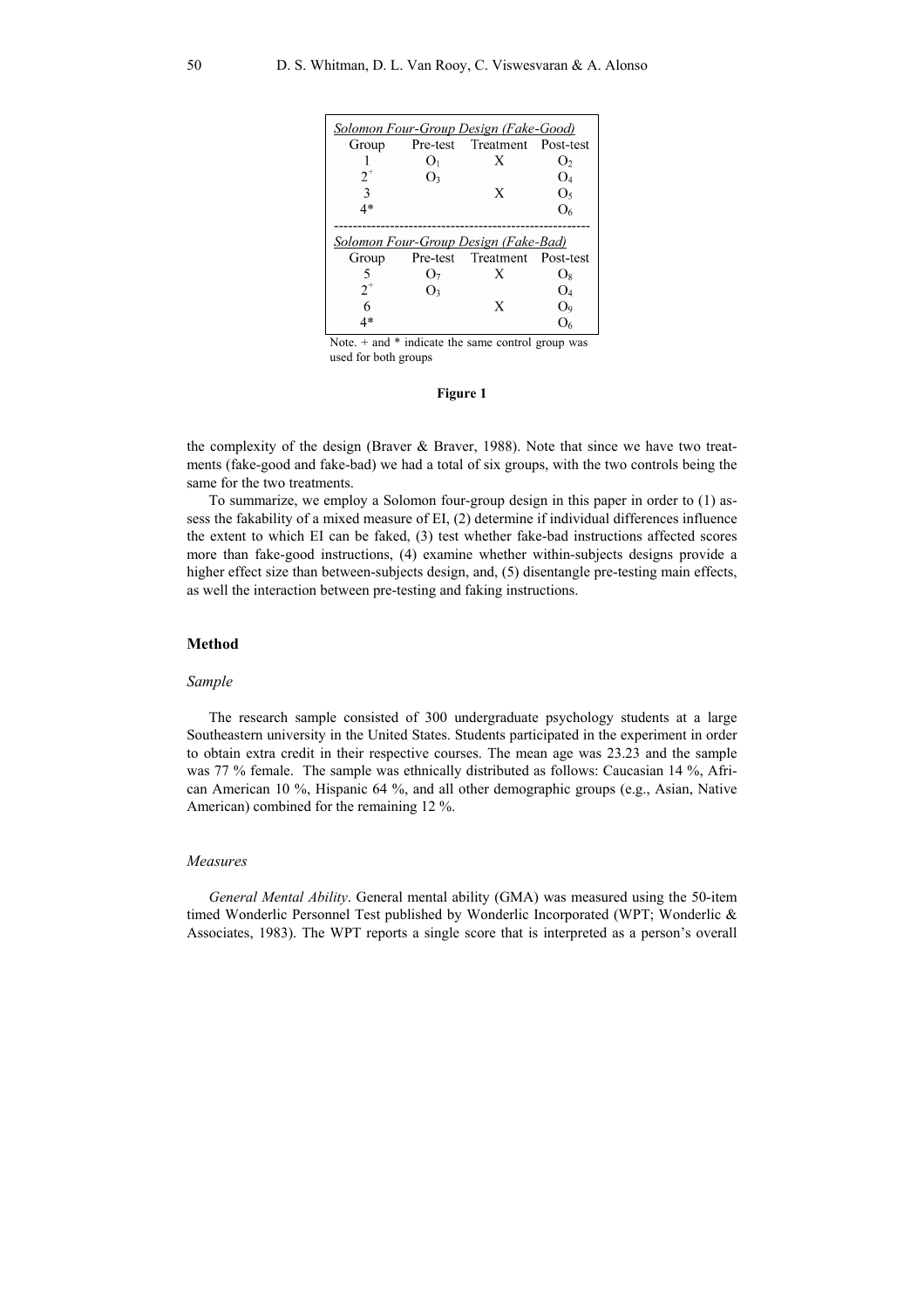level of GMA. The WPT does not measure or report separate components or facets of GMA (e.g., verbal ability, quantitative ability). The reported reliability estimates (Cronbach's alpha) for the Wonderlic range from .78 to .95 and it has shown good convergent validity with other intelligence measures (e.g., the Wechsler Adult Intelligence Scales).

*Personality*. Personality was assessed with the Individual Perceptions Inventory (IPI; Goldberg, 1990), which is a 50-item measure of the Big Five personality characteristics. The IPI has shown strong convergent validity with other established measures of personality such as the 16PF and the NEO-PI (Goldberg, 1999). In the present study, scale reliability coefficients ranged from .76 (Emotional Stability) to .89 (Openness).

*Emotional Intelligence*. The 33-item emotional intelligence scale (EIS; Schutte et al., 1998) was used in the current study. Schutte and colleagues adopt Mayer and Salovey's (1997, p.10) definition of EI, which states that EI is "the ability to perceive accurately, appraise, and express emotion; the ability to access and/or generate feelings when they facilitate thought; the ability to understand emotion and emotional knowledge; and the ability to regulate emotions to promote emotional and intellectual growth." Although the EIS is based on Mayer and Salovey's (1997) ability model of EI, the instrument uses a non-performance based format and is described as a unidimensional self-report measure of EI (i.e., omitting the performance-based items of an ability measure). Therefore, the EIS should provide an excellent measure from which to assess potential faking effects for mixed model emotional intelligence. In addition, we chose to use the EIS because it is one of the most widely used measures of EI (Van Rooy & Viswesvaran, 2004). In fact, Van Rooy and Viswesvaran report that of all predictive studies reported in the published literature, approximately 25 % had used the EIS. Furthermore, Zeidner, Roberts, and Matthews (2002) state that this type of measure may be vulnerable to response sets and social desirability factors (e.g., faking), noting that studies designed to examine these concerns are lacking and urgently needed in the field of EI.

 The psychometric aspects of the EIS are strong. Previous studies using the EIS (e.g., Chan, 2004; Riley & Schutte, 2003) have reported good reliabilities (i.e., coefficient alpha scores above .80) and the measure has been shown to be predictive of various outcomes by Schutte and colleagues (1998), who provide the full scale and appropriate psychometric results in their original study. In the current study, reliability estimates for the EIS ranged from .82 to .96. Example questions include, "I find it hard to understand the non-verbal messages of other people", "When I experience a positive emotion, I know how to make it last", and "When I feel a change in emotions, I tend to come up with new ideas".

#### *Design and procedure*

Two Solomon four-group designs (Solomon, 1949) were used to assess faking on a measure of emotional intelligence: one for fake-good and one for fake-bad. We chose this design because it (1) provides us a way to compare individuals in a control group to those that have been exposed to a manipulation as well as (2) allows for within-subject and between-subject comparisons. All participants were randomly assigned to one of six experimental conditions. The 6 groups were comprised as follows (see Figure 1): Group 1 took the EIS once under respond honest instructions and then once under fake-good instructions. Group 2 took the EIS twice; both times under respond honest instructions. Group 3 took the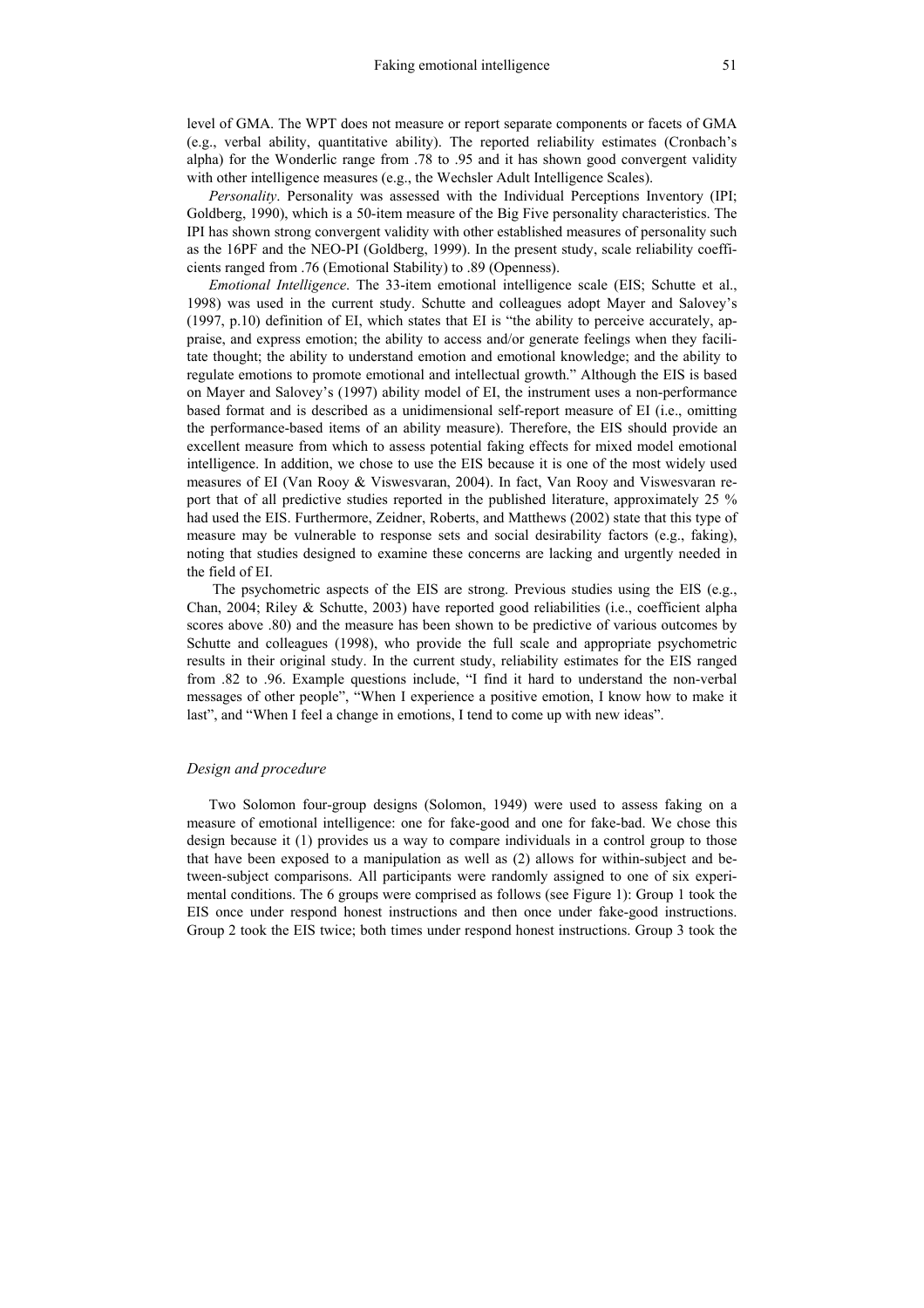test only once (there was no pre-test) and was asked to fake-good. Group 4 was administered the EIS only one time (no pre-test) with respond honest instructions. Group 5 took the EIS once under respond honest instructions and then for a second time under fake-bad instructions. Group 6 took the test once (no pre-test) and they were asked to fake-bad. The same control groups were used in this condition as described in the fake-good design (i.e., Groups 2 and 4).

Similar to McFarland and Ryan (2000), participants in the fake-good conditions were told to take the test as if they were applying for a job they really wanted and to make themselves look as good as possible (to get selected for the position) when taking the test. Instructions in the fake-bad condition were similar and participants were told to take the test in an attempt to portray themselves as negatively as possible (so as to avoid selection). For the groups that took the EIS twice, a break of approximately one hour was given between the two administrations; subjects completed a distracter task during this time. The Wonderlic and IPI were administered after all EI responses were given.

#### *Analyses*

Analyses were conducted separately for fake-good and fake-bad treatments. Consider the fake-good instructed groups and the control groups (Groups 1-4). We first conducted a 2 x 2 ANOVA on the four post-test scores (see Figure 1). The two factors are treatment (fake vs. respond honestly) and testing (pre-testing vs. no pre-testing). A significant interaction suggests that testing interacts with instructions.

We used hierarchical multiple regression analyses to test whether the individual difference variables (GMA, Big Five) influenced a subject's ability to fake. Post-treatment EI scores in each condition (fake-good, fake-bad) were regressed onto pre-treatment EI scores (i.e., honest response EI), which was entered into the first step of the regression model, and then on the block of individual difference variables in step two. Support for each hypothesis was determined by the magnitude and significance of the incremental variance explained by the addition of the individual difference variables at step two, along with the significance of the regression coefficients.

We computed two effect sizes (Cohen's *d*-values) using the means reported in cells (O2 and O1, as well as O5 and O6). The first effect size is a fake-good within-subjects estimate whereas the second is a between-subjects estimate of the same. We again computed two effect sizes using the means reported in cells (O7 and O8, as well as O9 and O6). The first effect size is a fake-bad within-subjects estimate whereas the second is a between-subjects estimate of the same.

We compared the effect size from O2 and O1 with the effect size from O7 and O8. This compares the within-subjects fake-good effect size to the within-subjects fake-bad effect size. Similarly, the effect size from O5 and O6 compared with the effect size from O9 and O6 estimates the strength of the between-subjects fake-good versus the between-subjects fake-bad conditions.

Contrasting the effect size from O2 and O1 with the effect size from O5 and O6 compares within-subjects fake-good with between-subjects fake-good effect sizes. In addition, we evaluated the effect size from O7 and O8 with the effect size from O9 and O6, which compared within-subjects fake-bad with between-subjects fake-bad effect sizes.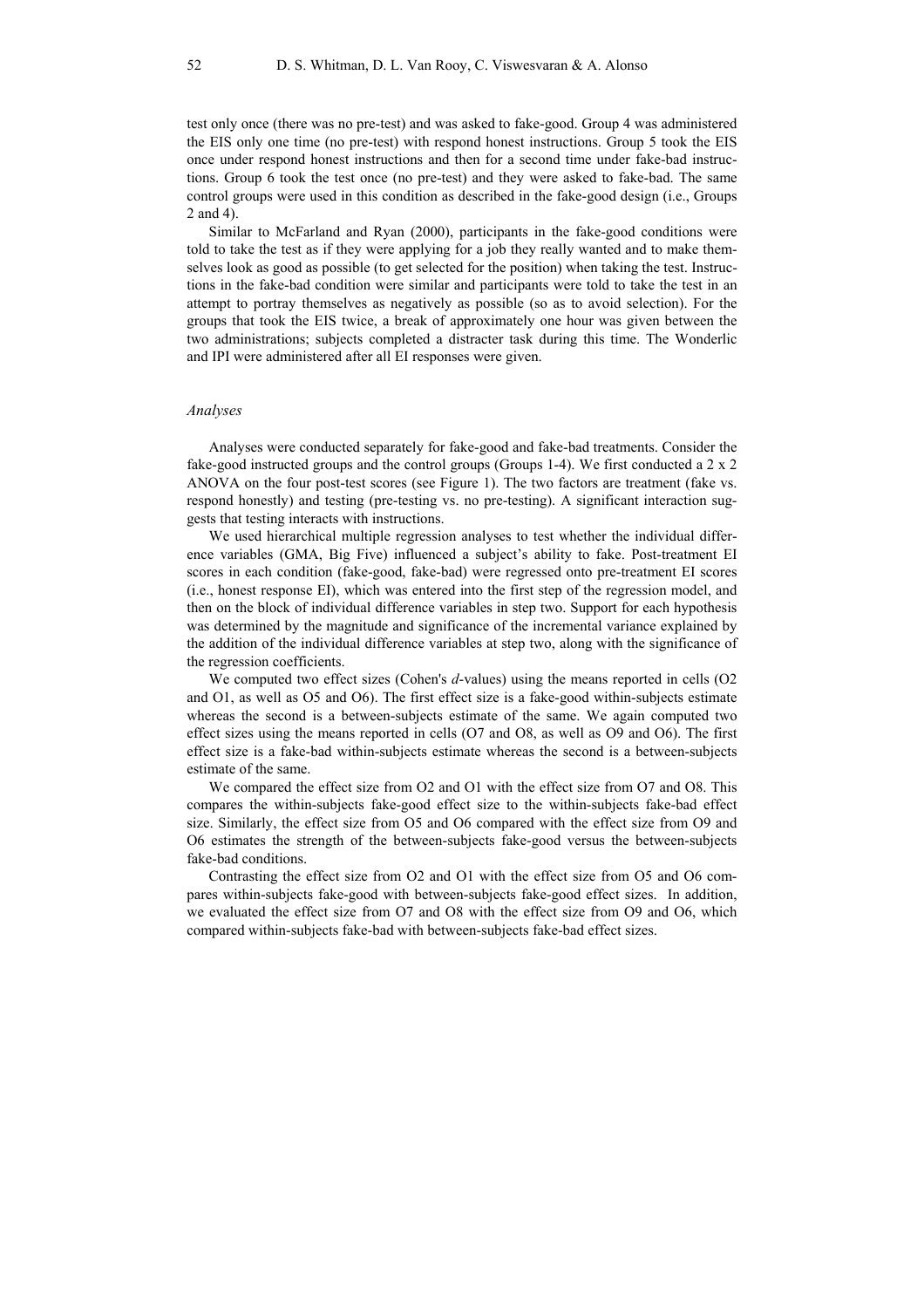## **Results**

Table 1 summarizes the means, standard deviations, reliabilities, and zero-order correlations among all the variables used in the study. We also report the means, standard deviations and reliabilities for all conditions in the fake-good design (Table 2) and the fake-bad design (Table 3). The nine different conditions are identified as O1 to O9 in Tables 2 and 3 and correspond to the same conditions depicted in Figure 1. As shown in the tables, the reliability of the EIS was .86 both times when it was taken under normal instructions and no other measures were given before it. As would be expected, the reliability increased in all conditions (.90 to .95) where the EIS was taken once before (i.e., pre-testing occurred), with the exception of condition O8 (.82).

To assess the adequacy of random assignments we tested the equivalence of participants' EI scores who were asked to respond honestly in cells O1, O3 and O7. Results of the ANOVA were non-significant,  $F(2, 147) = 0.75$ , indicating equivalence among control groups.

We started with an examination of the interaction between faking instructions and pretesting. For the fake-good instructions, the interaction between instructions and pre-testing was significant,  $F(1, 196) = 14.40$ ,  $p < .01$ . For the fake-bad instructions, the interaction was non-significant,  $F(1, 196) = 0.05$ . In the fake-good design, there was a main effect found for treatment (fake vs. honest),  $F(1, 196) = 20.71$ ,  $p < 01$ , but there was no main effect for pre-testing,  $F(1, 196) = 0.46$ . For the fake-bad design, there was a main effect for both treatment (fake vs. honest),  $F(1, 196) = 647.70$ ,  $p < .01$ , and pre-testing,  $F(1, 196) =$  $8.03, p \leq .01$ .

Regression analyses (summarized in Table 4) were conducted to test our hypotheses regarding individual difference variables, which predicted that GMA and agreeableness are positively related to the ability to fake an EI measure and that conscientiousness is negatively related to the ability to fake EI. For the fake-good condition (represented in the upperhalf of Table 4), pre-test (i.e., honest response) EI scores did not explain a significant amount of variance in the ability to positively inflate EI scores  $(R^2 = .02)$ . That is, pre-test scores explained only 2 % of the variance in post-test EI scores. The addition of the individ-

| Variables              | Mean $(SD)$    | ı      | 2      | 3       | 4      | 5      | 6      |        | 8      | 9     |
|------------------------|----------------|--------|--------|---------|--------|--------|--------|--------|--------|-------|
| 1. Honest EI           | 130.14 (15.55) | .86)   |        |         |        |        |        |        |        |       |
| 2. Fake-good EI        | 141.60 (29.36) | --     | (.94)  |         |        |        |        |        |        |       |
| 3. Fake-bad EI         | 54.27 (25.93)  | --     | --     | (.89)   |        |        |        |        |        |       |
| 4. GMA                 | 21.19(6.05)    | .01    | .06    | $-.22*$ |        |        |        |        |        |       |
| 5. Conscientiousness   | 3.52(.62)      | $.41*$ | $.21*$ | .09     | $-.02$ | (.85)  |        |        |        |       |
| 6. Extraversion        | 3.31(.73)      | $.32*$ | .13    | $-12$   | .09    | .09    | (.83)  |        |        |       |
| 7. Openness            | 3.58(.62)      | $.33*$ | $.29*$ | $-.12$  | $.26*$ | $.26*$ | $.40*$ | (.89)  |        |       |
| 8. Agreeableness       | 3.92(.65)      | $.39*$ | $.29*$ | $-.27*$ | $.21*$ | $.30*$ | $.43*$ | $.49*$ | (.88)  |       |
| 9. Emotional Stability | 2.98(.76)      | .10    | $-.02$ | $-.26*$ | .02    | $.12*$ | $.23*$ | $.23*$ | $.20*$ | (.76) |

**Table 1:**  Correlations among study variables

Note.  $n = 100$  for variables 1-3;  $n = 300$  for variables 4-9

 $* p < .05$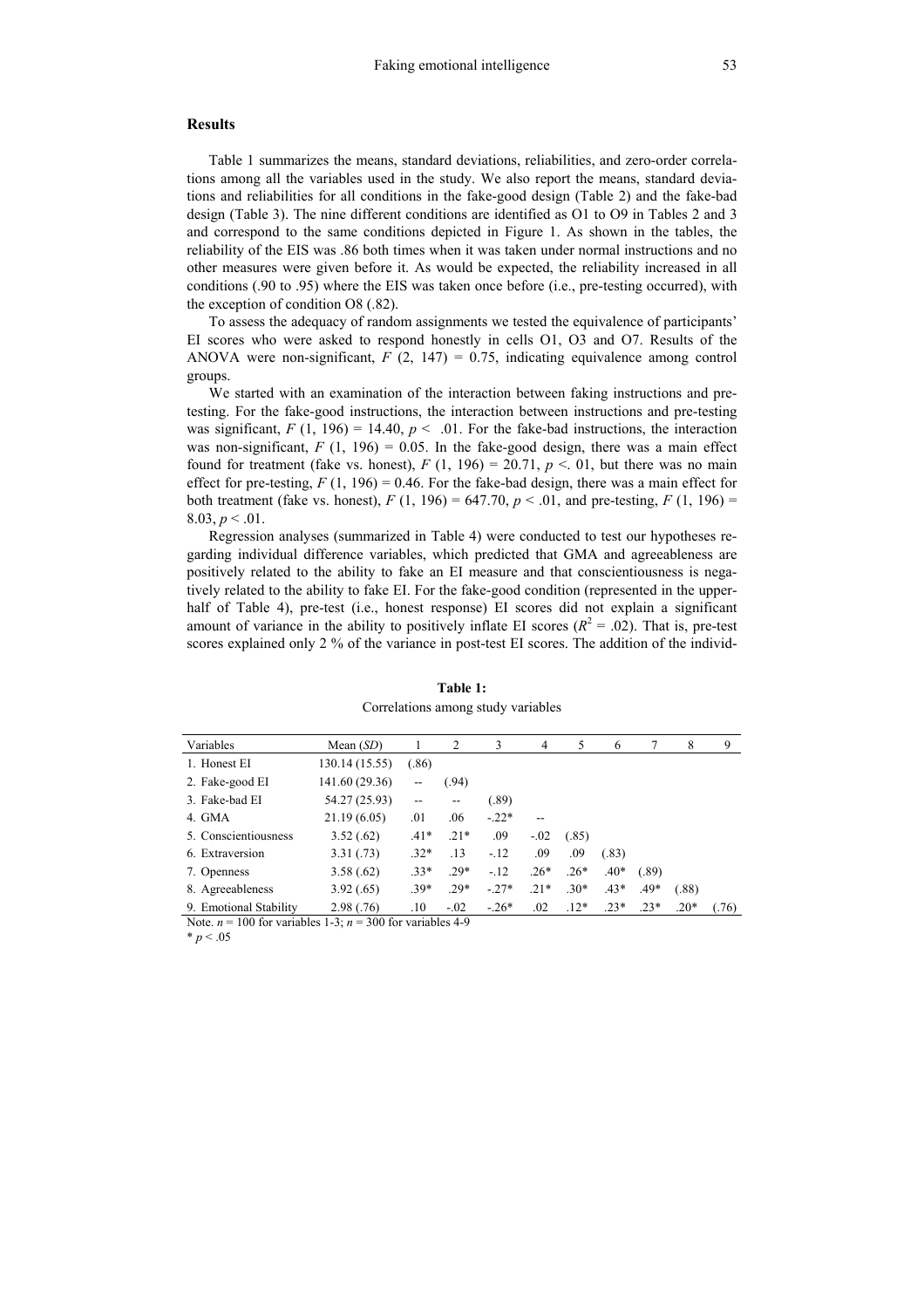## **Table 2:**

## Fake-good comparisons

|             |                                                                                                                 |          | Time 1 |           | Time 2   |        |           |
|-------------|-----------------------------------------------------------------------------------------------------------------|----------|--------|-----------|----------|--------|-----------|
| Group       | Condition                                                                                                       | $\alpha$ | Mean   | <b>SD</b> | $\alpha$ | Mean   | <b>SD</b> |
|             | Respond Honest (O1);                                                                                            | .86      | 130.20 | 13.76     | .93      | 147.02 | 17.11     |
|             | Fake-good (O2)                                                                                                  |          |        |           |          |        |           |
| 2           | Respond Honest (O3); Respond                                                                                    | .86      | 129.30 | 12.60     | .92      | 126.26 | 16.87     |
|             | Honest $(O4)$                                                                                                   |          |        |           |          |        |           |
|             | Fake-good Only (O5)                                                                                             |          |        |           | .95      | 135.90 | 22.06     |
| 4           | Respond Honest Only (O6)                                                                                        |          |        |           | .90      | 134.02 | 13.17     |
| $-\wedge$ . | the contract of the contract of the contract of the contract of the contract of the contract of the contract of |          |        |           |          |        |           |

 $n = 50$  in each condition

## **Table 3:**  Fake-Bad comparisons

|                |                              | Time 1 |        | Time 2    |          |        |           |
|----------------|------------------------------|--------|--------|-----------|----------|--------|-----------|
| Group          | Condition                    | α      | Mean   | <b>SD</b> | $\alpha$ | Mean   | <b>SD</b> |
|                | Respond Honest (O7);         | .86    | 130.41 | 13.31     | .82      | 49.65  | 24.44     |
|                | Fake-good (O8)               |        |        |           |          |        |           |
| 2              | Respond Honest (O3); Respond | .86    | 129.30 | 12.60     | .92      | 126.26 | 16.87     |
|                | Honest $(O4)$                |        |        |           |          |        |           |
| 6              | Fake-good Only (O9)          |        |        |           | .96      | 58.80  | 26.79     |
| $\overline{4}$ | Respond Honest Only (O6)     |        |        |           | .90      | 134.02 | 13.17     |

 $n = 50$  in each condition

ual difference variables at step two did not explain a significant amount of incremental variance ( $\Delta R^2$  = .04). In other words, GMA and the Big Five variables only explained an additional 4 % of the variance in post-test EI scores. Further examination of the standardized regression coefficients (*β)* in step two indicated that neither GMA nor any of the Big Five variables were related to higher post-test EI scores.

However, it is also possible that our non-significant findings may have been partly attributable to ceiling effects. Therefore, we accounted for ceiling effects by conducting additional analyses in which post-test EI scores were transformed to represent percentages of the maximum possible deviation based upon pre-test scores<sup>5</sup>. We use the following example to illustrate this process. Consider that the maximum score on the EIS is 165. An individual who scores 135 on the pre-treatment (or pre-test) administration of the EI measure would be able to maximally inflate their score by 30 points (i.e.,  $165 - 135 = 30$ ). If the same individual scores a 155 after being asked to fake-good (in the post-treatment condition), they would have improved their score by 20 points. Transforming this number to a percentage of the possible maximum deviation (30 points) gives a score of  $20/30 = .66$ . Thus, .66 would be the

 <sup>5</sup>  $<sup>5</sup>$  We thank an anonymous reviewer for this suggestion.</sup>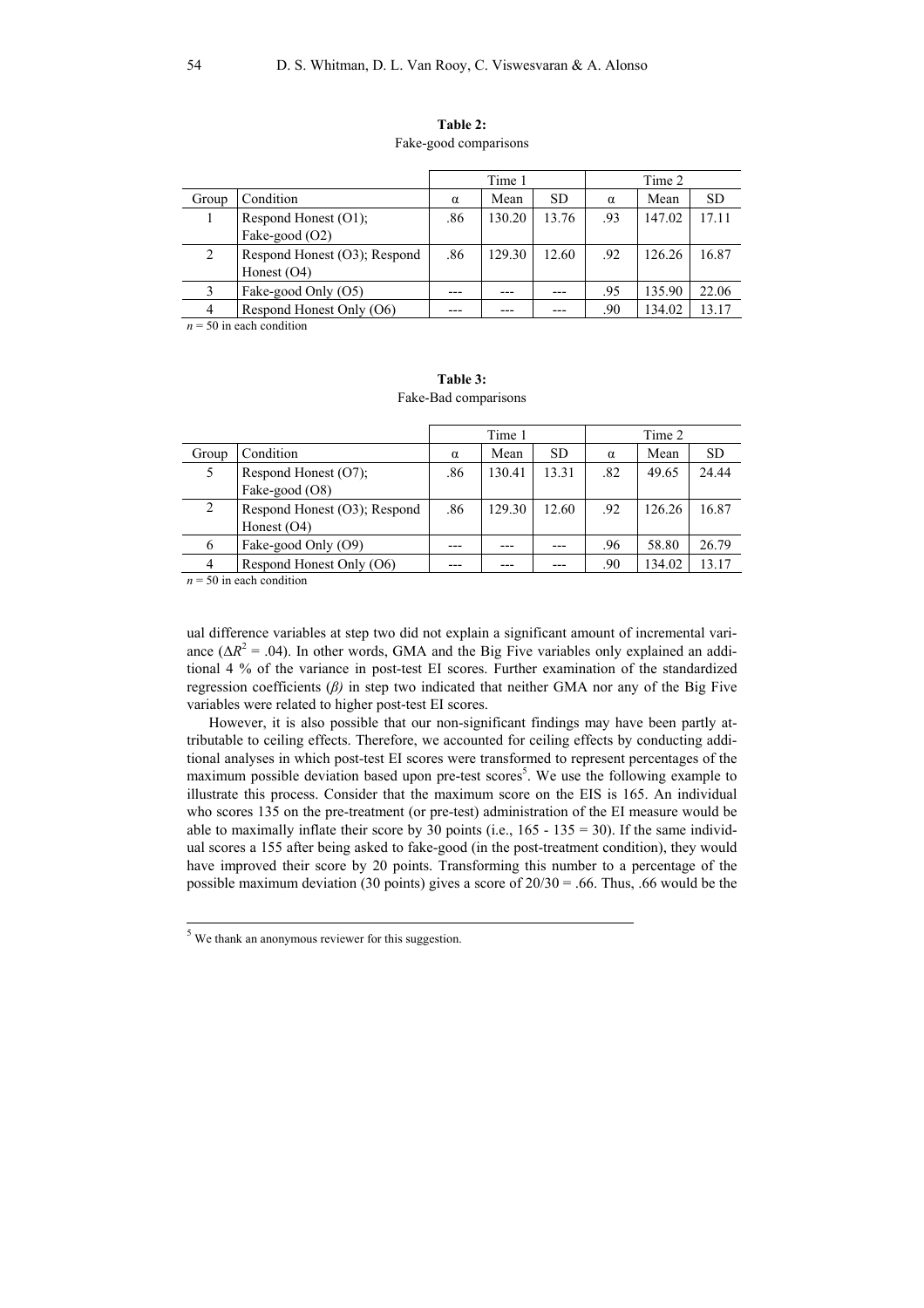dependent variable regressed onto the individual difference variables; in the previous regression analyses, a score of 155 would have been the dependent variable for this individual.

The analyses in which we attempted to control for ceiling effects are represented in the far right columns of Table 4 under headings %FG. The results suggest that transforming the dependent variable did not alter our findings. Pre-test (i.e., honest response) EI scores did not explain a significant amount of variance in the percentages of possible deviation  $(R^2 =$ .03), and the addition of the individual difference variables at step two did not explain a significant amount of incremental variance  $(\Delta R^2 = .06)$ . These findings suggest that a ceiling effect may not be present in these data.

For the fake-bad condition (represented in the lower-half of Table 4), pre-test (i.e., honest response) EI scores explained a significant amount of variance in the ability to lower EI scores ( $R^2 = 0.16$ ,  $p < 0.05$ ). Addition of the individual difference variables at step two explained a significant amount of incremental variance ( $\Delta R^2 = .14$ ,  $p < .05$ ). Examination of the standardized regression coefficients in step two indicated that "honest response" EI scores ( $\beta$ )  $=$  -.41,  $p < .05$ ) and Conscientiousness ( $\beta = .29$ ,  $p < .01$ ) were significantly related to lower post-test EI scores. That is, for every one standard deviation unit that Conscientiousness increases, post-test EI scores are expected to go up .29 standard deviation units. Additionally, we conducted transformations (in a process similar to the one described above) to examine for the presence of floor-effects. The results of these analyses (on the right side of Table 4 under the heading %FB) did not alter our initial findings, suggesting the absence of a floor-effect.

The effect size for the within-subjects comparison (O2 and O1) was 1.08 ( $t = 5.84$ ,  $p <$ .01), indicating that instructions to fake-good significantly increased EI scores. Next, we computed the between-subjects effect size comparing O5 (honest response) and O6 (fakegood). The effect size was non-significant  $(t = 0.10)$ . In the fake-bad condition, we compared the means reported in cells (O7 and O8; within-subject estimate). The effect size was 4.07 (*t*  $= 17.55$ ,  $p < .01$ ), indicating that participants instructed to fake-bad could significantly lower their scores. We also compared the means from cells O9 and O6 (between-subjects estimate). The between-subjects *d*-value was 3.56 ( $t = 17.82$ ,  $p < .01$ ). Thus, participants were able to significantly lower their EI scores in both types of comparisons for the fake-bad design.

We also compared the fake-good effect size (O2 and O1) with the fake-bad effect size (O7 and O8). This compares two within-subjects effect sizes. The effect sizes were 1.08 and 4.07, respectively. We also compared the fake-good between-subjects effect size (O5 and O6) with fake-bad between-subjects effect sizes (O9 and O6). The *d*-values were 0.10 and 3.56, respectively. There was a clear difference in fake-good and fake-bad irrespective of the experimental design (within or between-subjects design) and participants were able to fakebad to a greater extent than they could fake-good. As with the regression analyses reported above, we also wanted to rule out that these differences were not caused by ceiling- or flooreffects. Therefore, we transformed O2–O1 and O8–O7 score changes to represent percentages in maximum possible deviations (as described in the section above). These supplementary results did not alter our findings; participants in the fake-bad condition were able to fake to a significantly greater degree (84 % of maximum possible deviation) than participants in the fake-good condition (56 % of maximum possible deviation). The *d*-value of 1.02 ( $t =$ 5.31,  $p < 0.01$ ) suggests that ceiling- and floor-effects do not account for our findings.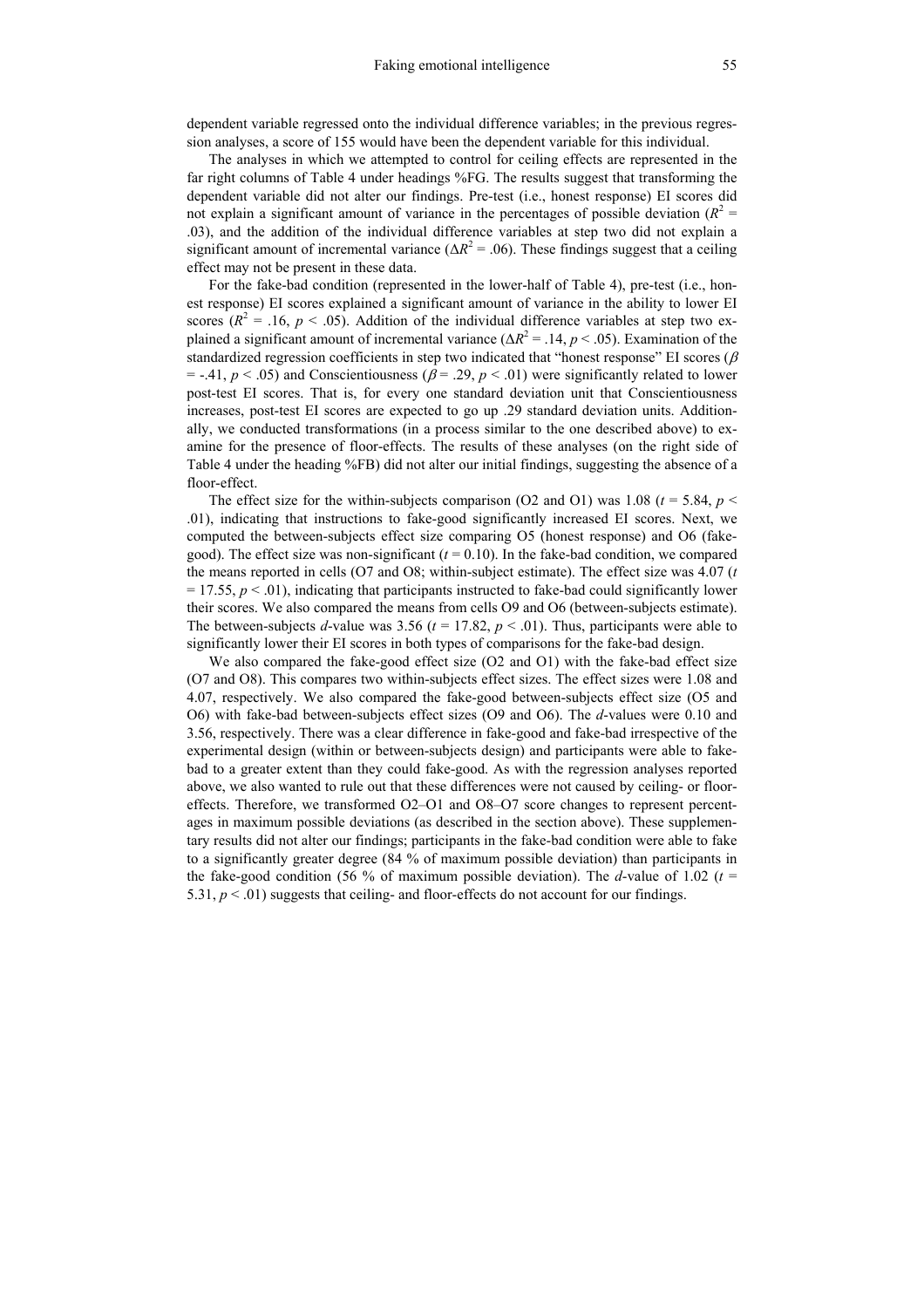**Table 4:** 

Individual differences regression results for EI faking score and percentage of possible deviation in faking score

| Individual differences          | $\beta$ (FG) | $\beta$ (FG) | t-value | $\beta$ (%FG) | $\beta$ (%FG) | t-value |
|---------------------------------|--------------|--------------|---------|---------------|---------------|---------|
| Step 1                          |              |              |         |               |               |         |
| Respond Honest EI Scores        | .14          |              | .99     | $-.18$        |               | $-1.28$ |
| $R^2$                           | .02          |              |         | .03           |               |         |
| Step 2                          |              |              |         |               |               |         |
| Respond Honest EI Scores        |              | .09          | .47     |               | $-.13$        | $-.68$  |
| Wonderlic (GMA)                 |              | $-.14$       | $-.82$  |               | $-18$         | $-1.07$ |
| Agreeableness                   |              | .15          | .73     |               | .09           | .45     |
| Conscientiousness               |              | .00          | $-.01$  |               | $-.08$        | $-40$   |
| <b>Emotional Stability</b>      |              | $-.11$       | $-.64$  |               | $-.11$        | $-.65$  |
| Extraversion                    |              | .05          | .22     |               | .07           | .38     |
| Openness to Experience          |              | .07          | .33     |               | $-.11$        | $-.54$  |
| $R^2$                           |              | .06          |         |               | .09           |         |
| $\triangle R^2$                 |              | .04          |         |               | .06           |         |
|                                 |              |              |         |               |               |         |
| Individual differences          | $\beta$ (FB) | $\beta$ (FB) | t-value | $\beta$ (%FB) | $\beta$ (%FB) | t-value |
| Step 1                          |              |              |         |               |               |         |
| Respond Honest EI Scores        | $-.40*$      |              | $-3.02$ | $-.29$        |               | $-2.11$ |
| $R^2$                           | $.16*$       |              |         | $.09*$        |               |         |
| Step 2                          |              |              |         |               |               |         |
| <b>Respond Honest EI Scores</b> |              | $-41*$       | $-2.46$ |               | $-.30$        | $-1.71$ |
| Wonderlic (GMA)                 |              | $-.24$       | $-1.63$ |               | $-18$         | $-1.21$ |
| Agreeableness                   |              | $-.06$       | $-.39$  |               | $-.02$        | $-.09$  |
| Conscientiousness               |              |              |         |               |               |         |
|                                 |              | $.29*$       | 1.97    |               | $.32*$        | 2.13    |
| <b>Emotional Stability</b>      |              | $-.14$       | $-.94$  |               | $-21$         | $-1.39$ |
| Extraversion                    |              | $-.01$       | $-.07$  |               | .08           | .45     |
| Openness to Experience          |              | $-.02$       | $-.08$  |               | $-.11$        | $-.61$  |
| $R^2$<br>$\triangle R^2$        |              | .30          |         |               | .25           |         |

Note. FG = total EI score after being instructed to fake good; %FG = percentage of possible maximum upper deviation that subjects inflated their scores; FB = total EI score after being instructed to fake bad;  $\%$ FB = percentage of possible maximum lower deviation that subjects deflated their scores;  $R^2$  = percentage of variance in the dependent variable explained by the individual difference variables;  $\beta$  = represents the expected change in the dependent variable that results from a change of one standard deviation in the specific individual difference variable.

 $n = 50$  [respond honest (RH) and then fake good (FG)]  $n = 50$  [respond honest (RH) and then fake bad (FB)]

 $* p < .05$ 

To compare the two designs, we first looked at the fake-good condition and compared the effect size from O2 and O1 (within-subjects) with the effect size from O5 and O6 (between-subjects). The *d*-values were 1.08 and 0.10, respectively. In the within-subjects design, participants improved their scores more when instructed to fake compared to improvements in the between-subjects design. These results are more pronounced given our earlier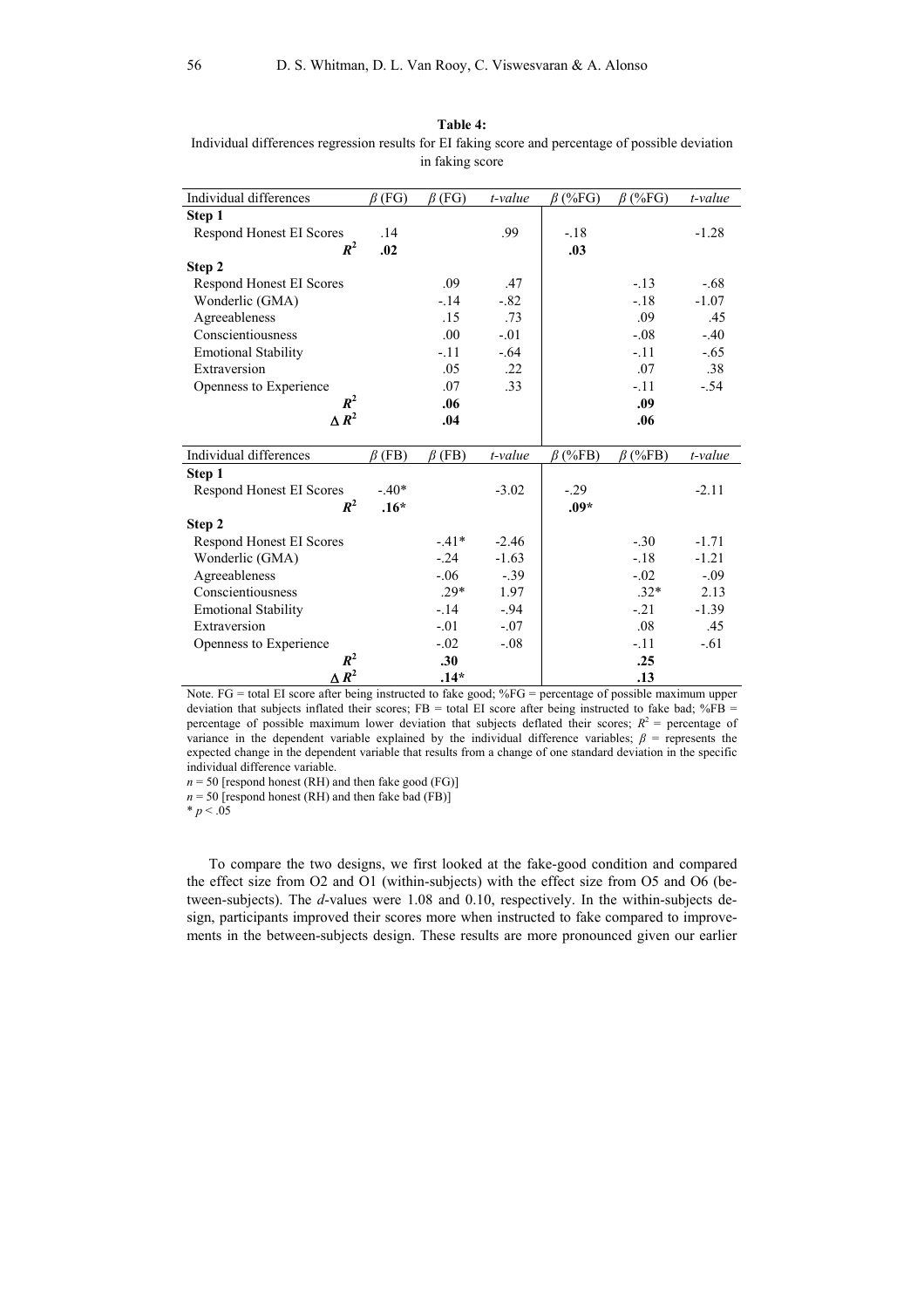analysis showing successful random assignment to groups. For fake-bad instructions, the values were 4.07 and 3.56, respectively (compared the effect size from O7 and O8 with the effect size from O9 and O6). For fake-bad, it appears that the design does not influence fakability magnitudes.

## **Discussion**

The current research was designed to evaluate how responses vary on a widely used measure of EI depending on the administrative instructions provided (Ellingson, Sackett,  $\&$ Hough, 1999). The results clearly demonstrate that a self-report measure of emotional intelligence is susceptible to intentional faking attempts. Furthermore, the magnitude of faking is much more pronounced when participants are instructed to fake-bad rather than fake-good. Our results also indicate that previous exposure to a test influences a person's subsequent ability to fake. Specifically, individuals who first took the test under normal response instructions were better able to fake than subjects who were not previously exposed to the test. Lastly, we did not find that GMA or the Big Five played a significant role in influencing fakability.

### *Theoretical implications*

The history of experimental design has seen rapid advances during the last century. In fact, Solomon (1949) notes that a control group was not utilized until the first decade of the 1900's. Since then the Solomon four-group design has been recognized as the most elaborate and comprehensive design available to researchers (Braver & Braver, 1988; Huck & Sandler, 1973, Shadish et al., 2002). Even so, few studies have used the design to assess intervention effectiveness and, as far as we are aware, none have used it to assess the fakability of any of the frequently used non-cognitive selection tools (cf. Viswesvaran & Ones, 1999). This study can therefore serve as an illustration of the design for use in future fakability studies.

With other non-cognitive predictors such as personality (e.g., Barrick & Mount, 1991; Hurtz & Donovan, 2000; Mount, Barrick, & Stewart, 1998), biodata (e.g., Russell, Mattson, Devlin, & Atwater), and integrity (Ones, Viswesvaran, & Schmidt, 1993), estimates of predictive validity were generated and research was subsequently conducted to determine if tests of the constructs could be faked and to what extent. Indeed, successful faking efforts have been shown for these measures (e.g., Hough, Eaton, Dunnette, Kamp & McCloy, 1990; Kluger, Reilly, & Russell, 1991; McFarland & Ryan, 2000; Viswesvaran & Ones, 1999) and EI can now be added to this list. To the extent that mixed model EI can be faked, it appears to function similarly to personality variables. Although our statement is based on one measure of EI, albeit a commonly used one (Van Rooy  $&$  Viswesvaran, 2004), the results are likely to generalize to other self-report measures of the construct.

Past research has shown that Big Five personality factors, namely Conscientiousness and Emotional Stability, are related to faking (McFarland & Ryan, 2000). Our results, however, did not extend this finding to EI. With the exception of Conscientiousness in the fake-bad condition, personality did not play a role in the ability to fake responses on a measure of EI.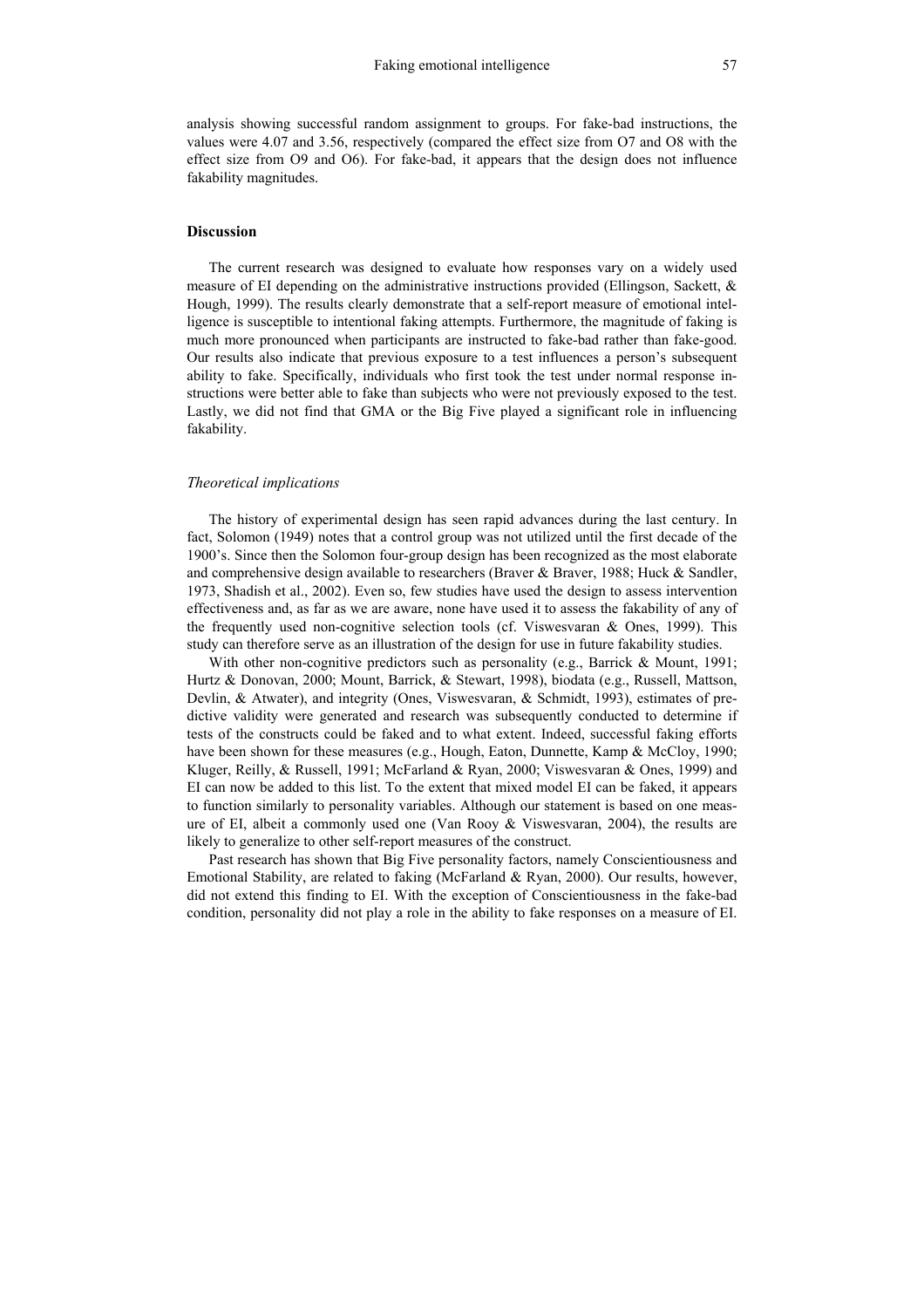Surprisingly, GMA was also unrelated to faking. Perhaps this provides further evidence that mixed model EI is orthogonal to GMA (e.g., Van Rooy et al., 2006).

The EIS used in this study, though originally described as based on the ability-based model of EI, does not use a performance-based scoring format (i.e., expert or consensus); future studies now need to experimentally replicate the current results with one of these measures (e.g., MSCEIT V2.0; Mayer et al., 2003). Briefly, consensus scoring utilizes the response frequency of another group to determine what the answer should be and expert scoring relies on the answers given be experts in the field, which are assumed to be correct. Not only will it be of interest to see the extent, if any, to which performance-based measures can be faked, but also if differences vary according to the scoring method employed.

### *Practical implications*

Because EI is a new area of research, many applicants will encounter measures for the first time and may not know what type of scores are "desirable" for the job in question. Thus, even though applicants may be able to fake, they might be uncertain what the preferred profile actually looks like. For instance, in personality research, there is still disagreement about what openness to experience taps and what a desirable response is (McFarland & Ryan, 2000). As another example, certain organizations may not want employees who are too high on a scale of conformity because it may limit independent and creative thinking. Similarly, research may show that individuals who are too high on certain dimensions of EI might actually make decisions that are overly emotionally laden and not always in the best interest of the organization. If an applicant were to fake a measure of EI, they would still have to determine what EI profile fits the job of interest (e.g., salesperson vs. computer programmer). Of course, now that it has been shown that people can fake, the issue must be extended to high-stake (e.g., employment) situations (Hough & Schneider, 1996). Similarly, just because someone can fake a test and "inflate" their score, it does not necessarily mean that this inflation will be in the direction desired by the hiring organization (Ones, Viswesvaran, & Reiss, 1996).

Like past research (Viswesvaran  $\&$  Ones, 1999), our results also show that within-subject comparisons produced larger faking differences than between-subject comparisons; this held true for faking good but was not as pronounced for faking bad. Within-subject comparisons involve having the same person take a test twice: once under each response set and then comparing score differences. Between-subject comparisons use participants from two different groups (i.e., with different response instructions) to examine score differences. This contradicts previous research that has not found order effects for Big Five personality dimensions, biodata, and integrity measures (McFarland & Ryan, 2000). It is important to look at both of these in experimental settings, but the within-subject comparison is more important for generalization to employment settings. If an employer utilizes a measure of EI in a selection system, our results clearly indicate that an applicant could score considerably higher if they were given the same measure of EI a second time and wanted to portray themselves in a more favorable light. Employers would therefore be prudent to prevent retakes unless a certain minimum amount of time has passed since the original administration.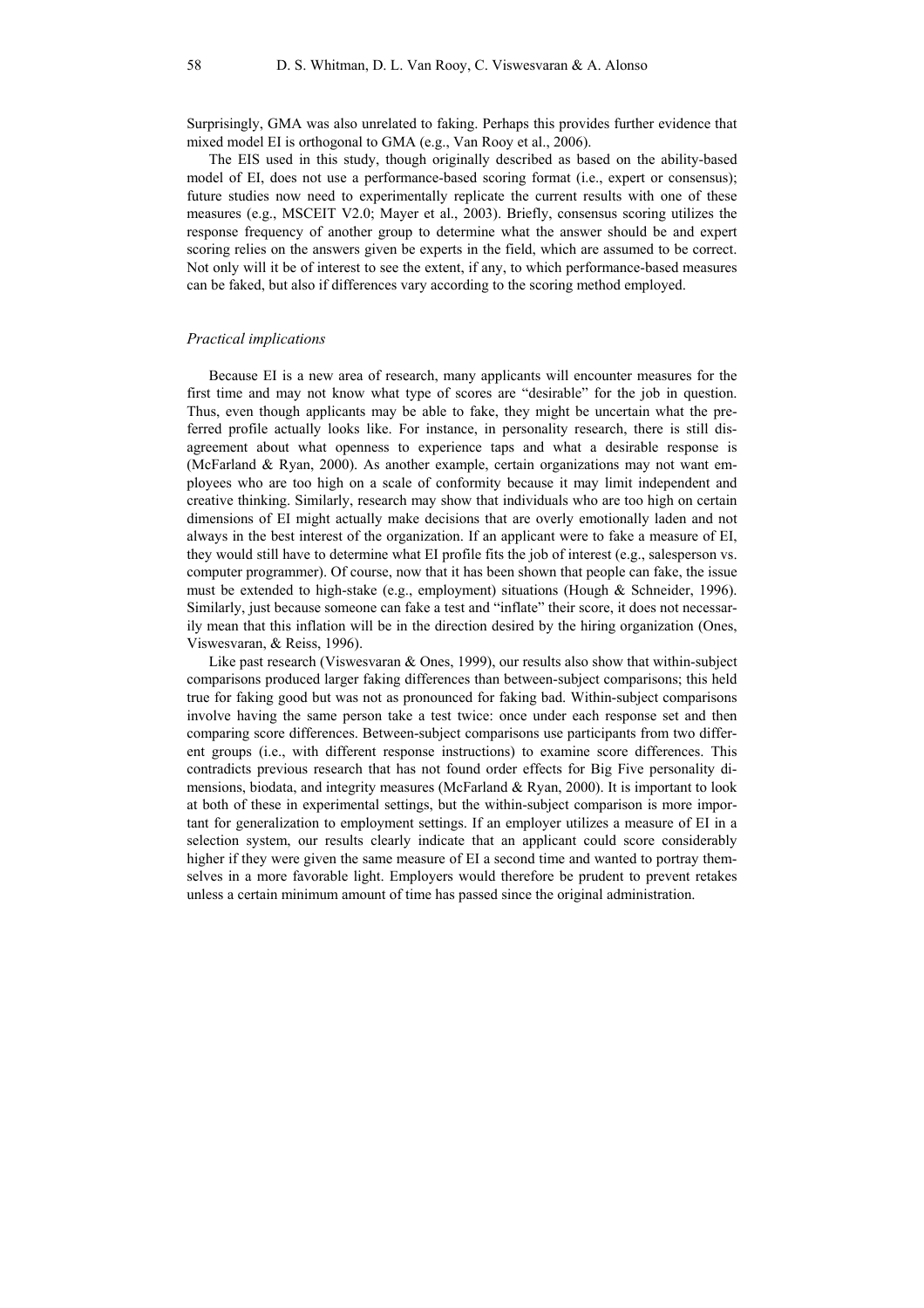#### *Limitations and future research*

The EIS employed in this study is a relatively short measure (i.e., 33 items) and it may be easier to fake than longer measures, in which response patterns become more difficult to maintain. The EIS test score is also scored based on a single overall score, whereas other measures of EI often assess subdimensions. Future research should look at how subdimension scores vary according to response instructions. As is typical for faking studies, a student sample was used. Although this is a limitation, it will remain one in this line of research, as most organizations are unlikely to allow researchers to experimentally manipulate or even access to candidate pools. Furthermore, a laboratory study is necessary in order to provide the control needed to ensure that individuals did attempt to fake (McFarland  $\&$  Ryan, 2000). More importantly, differences between incumbents and applicants have also been reported (cf. Birkeland, Manson, Kisamore, Brannick,  $\&$  Liu, 2003), which suggests that future research should try to replicate the four-group experimental design not only with employees but also with applicants (something that may not be possible). Even so, our results provide a solid base for the refinement of existing measures and construction of new measures of EI.

It is also important to note that the time-interval between the first and second administration was short (1 hour) and this could have increased the stability of the scores (lowering the effect sizes for faking instructions). However, this may not be a major concern. First, as seen in Tables 2 and 3, the within-subjects effect sizes were larger than the between-subjects effect sizes. Second, the test-retest reliability for Group 2 (respond honest twice) was only .74, which is a moderate estimate that compares with other stability coefficients reported for personality scales (cf. Viswesvaran & Ones, 2000). A counterargument can be made that within-subjects estimates were high because participants tried to contrast their scores with remembered responses from the first administration (so as to comply with experimenter expectancies). While possible, the moderate stability coefficient of .74 does not support this potential alternative hypothesis. Nonetheless, researchers should replicate this study using longer retest intervals.

We should also note that observed variability was higher in the fake conditions than in the respond honest conditions (fake-good = 17.11 vs. 13.76; fake-bad = 24.44 vs. 13.31). However, the reliability increased from the first to second administration suggesting that the increased variability is reflected in true score variability. Thus, while plausible, this effect does not drown out our main experimental manipulation. Moreover, it is important to stress that the current research investigated the general potential to fake good or bad on a measure of EI. Future research should explore these effects in specific occupations, jobs, organizations and situations.

In line with other research (McFarland & Ryan, 2002; Mersman & Shultz, 1998), we found that there was considerably less room for faking good than there was for faking bad. It is therefore possible for some to suggest that a self-report measure of EI can only be faked to a certain extent because there is not a lot of room to increase scores. However, in our analyses, we attempted to control for both ceiling- and floor-effects by transforming EI scores into percentages of possible maximum deviation. The fact that such transformations did not affect our findings or conclusions indicates that ceiling- and floor-effects may not be present. It is nevertheless important to note that pre-testing still facilitated increased scores when participants were instructed to fake-good.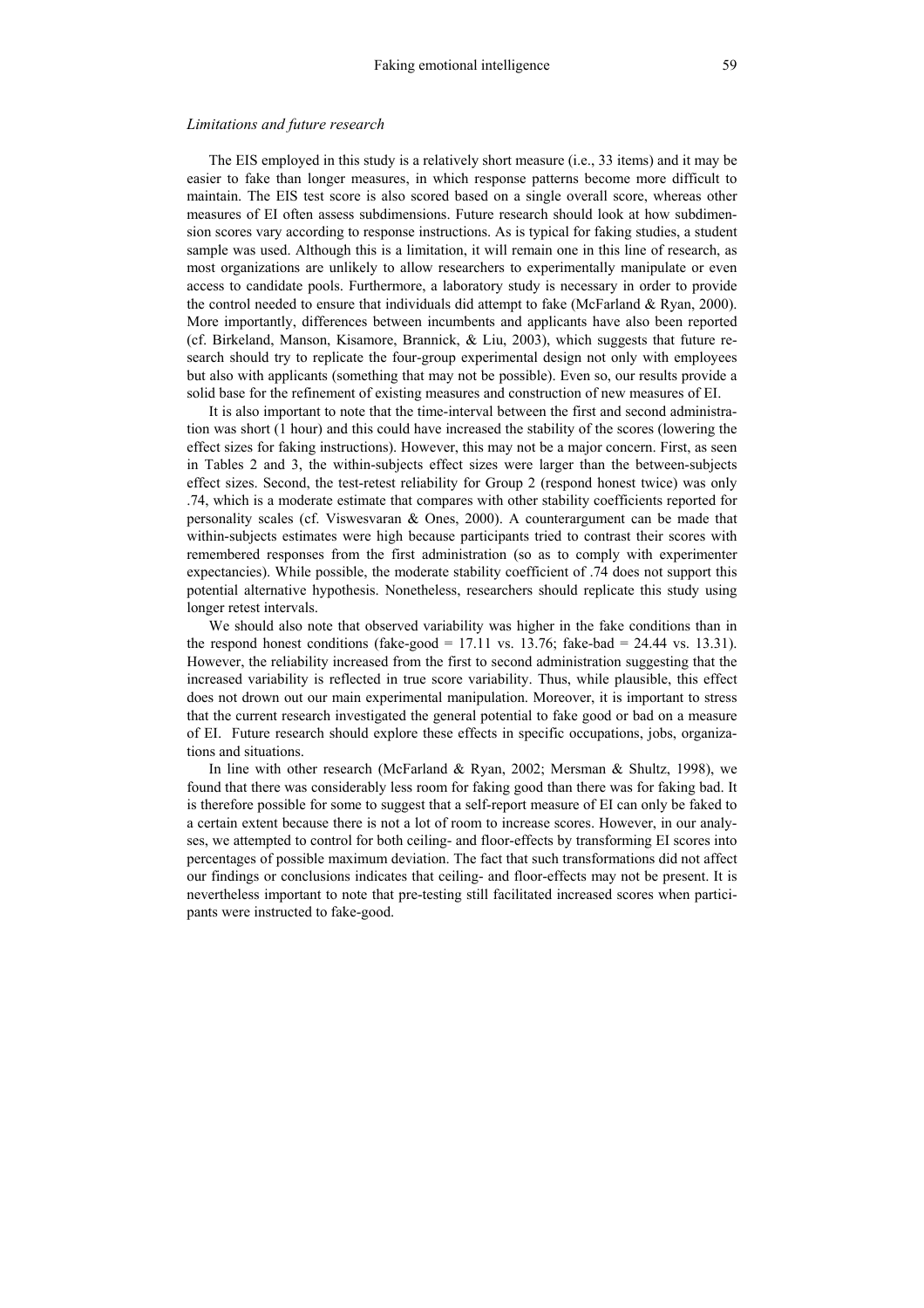Quantifying the extent of faking is the first step in gauging the problem (Viswesvaran  $\&$ Ones, 1999). We did not report results for gender differences in the current study because the sample was predominantly female and the number of males in each condition was not sufficient. An examination of the two, although lacking adequate power, showed that mean scores were roughly comparable in the respond honest conditions. Interestingly, males were better than females in their efforts to fake when told to respond in as negative or positive a manner as possible. It could very well be that males are higher self-monitors and are more likely to engage in socially desirable responding (Day, Schleicher, Unckless, & Hiller, 2002) than females. Future research should examine gender differences in this area.

#### *Conclusion*

Emotional intelligence is now being widely used in applied settings (Murphy, 2006). Although psychologists may have some reservations about the uniqueness of this construct vis a vis more traditional predictors, it is imperative to empirically test whether such commonly used measures are fakable. Using a Solomon four-group design, we were able to address this question and estimate some of the confounding effects, such as pre-testing and individual differences. Hopefully, this research will spur further investigations on the applicability of EI.

## **References**

- Alliger, G. M., & Dwight, S. A. (2000). A meta-analytic investigation of the susceptibility of integrity tests to faking and coaching. *Educational and Psychological Measurement, 60*, 59- 72.
- Ashkanasy, N. M. & Daus, C. S. (2005). Rumors of the death of emotional intelligence in organizational behavior are vastly exaggerated. *Journal of Organizational Behavior, 26*, 441- 452.
- Barchard, K. A. (2003). Does emotional intelligence assist in the prediction of academic success? *Educational & Psychological Measurement, 65*, 840-858.
- Bar-On, R. (1997). *Bar-On emotional quotient inventory: Technical manual*. Toronto: Multihealth Systems.
- Barrick, M. R., & Mount, M. K. (1991). The Big Five personality dimensions and job performance: A meta-analysis. *Personnel Psychology, 44*, 1-26.
- Becker, T. E., & Martin, S. L. (1995). Trying to look bad at work: Methods and motives for managing poor impressions in organizations. *Academy of Management Journal, 38*, 174-199.
- Birkeland, S., Manson, T., Kisamore, J. L., Brannick, M. T., & Liu, Y. (2003, April). *A metaanalytic investigation of job-applicant faking on personality measures*. Poster presented at the 18<sup>th</sup> annual conference of the Society for Industrial and Organizational Psychology, Orlando, FL.
- Brackett, M. & Mayer, J. (2003). Convergent, discriminant, and incremental validity of competing measures of emotional intelligence. *Personality and Social Psychology Bulletin, 29*, 1147-1158.
- Braver, M. C. W., & Braver, S. L. (1988). Statistical treatment of the Solomon Four-Group Design: A meta-analytic approach. *Psychological Bulletin, 104*, 150-154.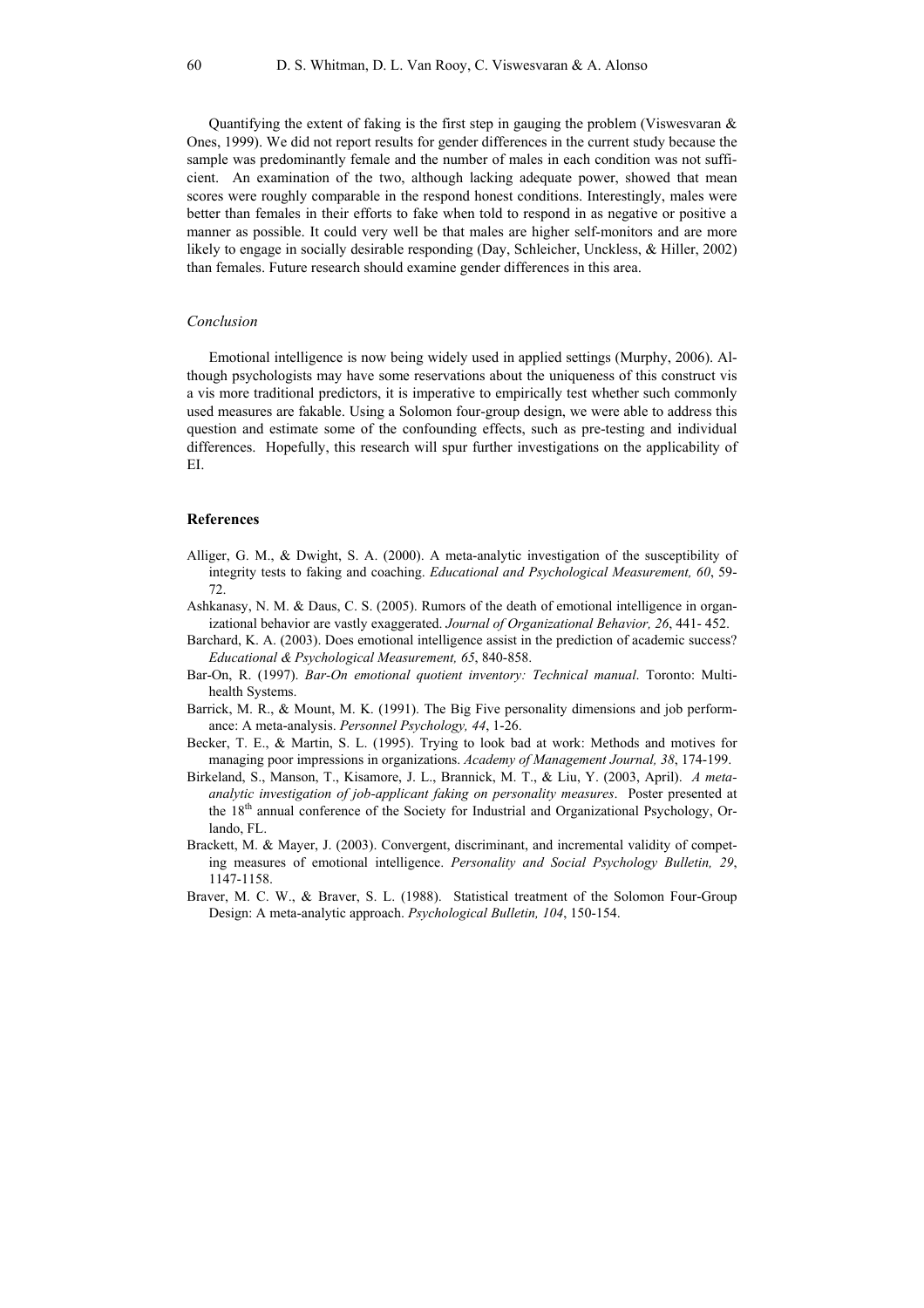- Brody, N. (2004). What cognitive intelligence is and what emotional intelligence is not. *Psychological Inquiry, 15,* 234-238.
- Chan, D. (2004). Perceived emotional intelligence and self-efficacy among Chinese secondary school teachers in Hong Kong. *Personality and Individual Differences, 36,* 1781-1795.
- Conte, J. M. (2005). A review and critique of emotional intelligence measures. *Journal of Organizational Behavior, 26*, 433-440.
- Cote, S., & Miners, T. H. C. (2006). Emotional intelligence, cognitive intelligence, and job performance, *Administrative Science Quarterly, 51*, 1-28.
- Daus, C. S. & Ashkanasy, N. M. (2005). The case for the ability-based model of emotional intelligence in organizational behavior. *Journal of Organizational Behavior, 26*, 453-466.
- Day, D. V., Schleicher, D. J., Unckless, A. L., & Hiller. N. J. (2002). Self-monitoring personality at work: A meta-analytic investigation of construct validity. *Journal of Applied Psychology*, 87, 390-401.
- Deller, J., Ones, D. E. Viswesvaran, C., & Dilchert, S. (2006). Considering response distortion in personality measurement for industrial, work and organizational psychology research and practice: Special Issue. *Psychology Science, 48(3*).
- Ellingson, J. E., Sackett, P. R., & Hough, L. M. (1999). Social desirability corrections in personality measurement: Issues of applicant comparison and construct validity. *Journal of Applied Psychology, 84*, 155-166.
- Ellingson, J. E., Smith, D. B., & Sackett, P. R. (2001). Investigating the influence of social desirability on personality factor structure. *Journal of Applied Psychology, 86*, 122-133.
- Frie, R. L., Griffith, R. L., McDaniel, M. A., Snell, A. F., & Douglas, E. F. (1997). *Faking of noncognitive measures: Factor invariance using multiple groups LISREL*. Poster presented at the  $12<sup>th</sup>$  annual conference of the Society for Industrial and Organizational Psychology, St. Louis, MO.
- Goldberg, L. R. (1990). An alternative 'description of personality': The big-five factor structure. *Journal of Personality and Social Psychology*, *59*, 1216-1229.
- Goldberg, L. R. (1999). A broad-bandwidth, public domain, personality inventory measuring the lower-level facets of several five-factor models. In I. Mervielde, I. Deary, F. De Fruyt, & F. Ostendorf (Eds.), *Personality Psychology in Europe*, Vol. 7 (pp. 7-28). Tilburg, The Netherlands: Tilburg University Press.
- Gottfredson, L. S. (1997). Mainstream science on intelligence: An editorial with 52 signatories, history and bibliography. *Intelligence, 24,* 13-23.
- Hausknecht, J. P., Trevor, C. O., & Farr, J. L. (2002). Retaking ability tests in a selection setting: Implications for practice effects, training performance, and turnover. *Journal of Applied Psychology, 87*, 243-254.
- Hough, L. M., Eaton, N. K., Dunnette, M. D., Kamp, J. D., McCloy, R. A. (1990). Criterion related validity of personality constructs and the effects of response distortion on those validities. *Journal of Applied Psychology, 75*, 581-595.
- Hough, L. M., & Schneider, R. J. (1996). The frontiers of I/O personality research. In K. R. Murphy (Ed.), *Individual differences in behavior in organizations* (pp. 31-88). San Francisco: Jossey-Bass.
- Huck, S. W., & Sandler, H. M. (1973). A note on the Solomon 4-Group Design: Appropriate statistical analyses. *The Journal of Experimental Education, 42*, 54-55.
- Hunter, J. E., & Schmidt, F. L. (1990). *Methods of meta-analysis*. Newbury Park: Sage Publications.
- Hurtz, G. M., & Donovan, J. J. (2000). Personality and job performance: The Big Five revisited. *Journal of Applied Psychology, 85,* 869-879.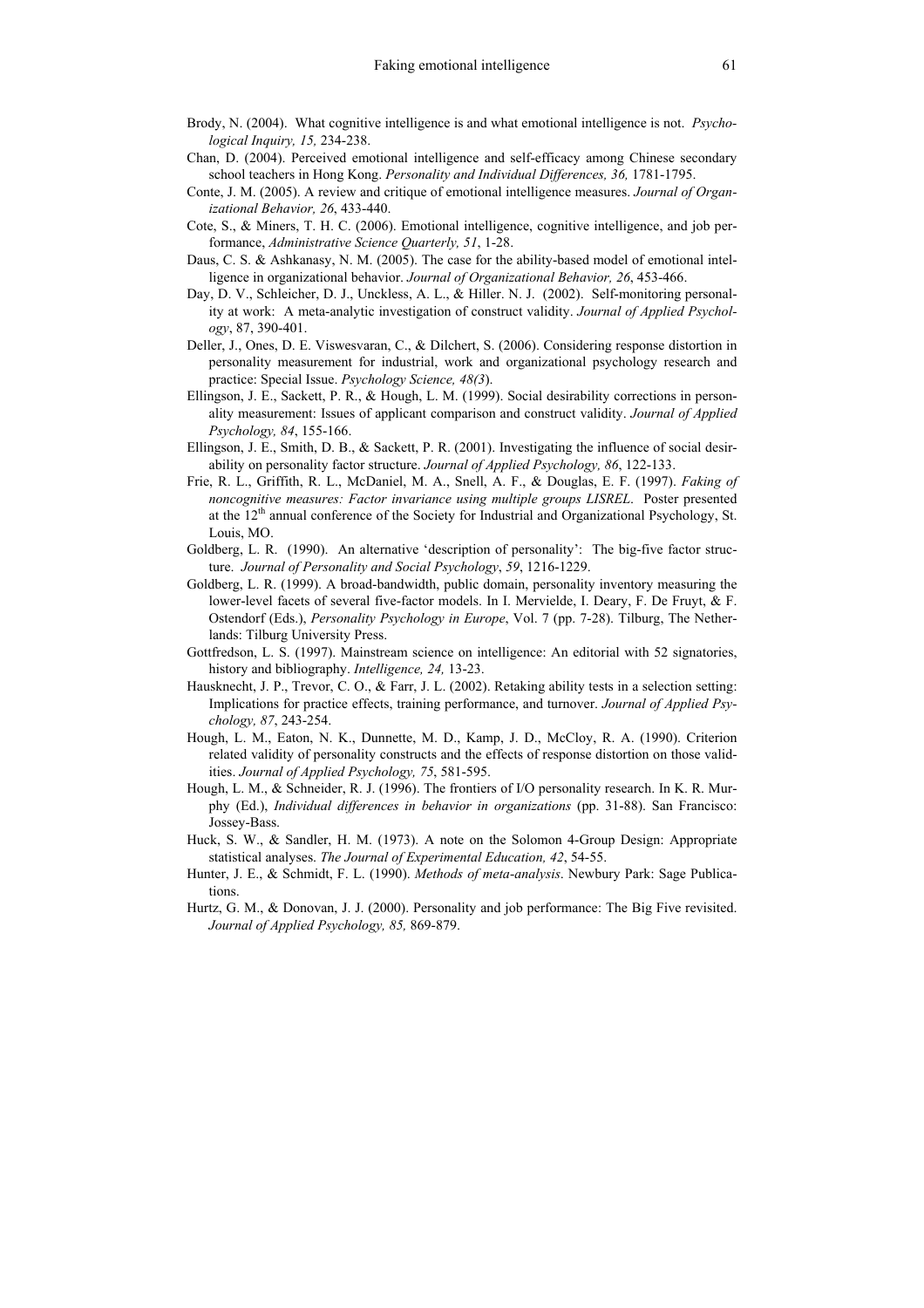- Janovics, J., & Christiansen, N. D. (2004). *Emotional intelligence in a selection context: Criterion related validity and vulnerability to response distortion*. In K. E. Fox & R. P. Tett (Eds.), 19th Annual Conference for the Society for Industrial and Organizational Psychology. Chicago, IL.
- Jensen. A. (1998). *The g factor: The science of mental ability*. Westport, Connecticut: Praege.
- Kluger, A. N., Reilly, R. R., & Russell, C. J. (1991). Faking biodata tests: Are option-keyed instruments more resistant? *Journal of Applied Psychology, 76*, 889-896.
- Matthews, G., Zeidner, M., & Roberts, R. D. (2002). *Emotional intelligence: Science and myth*. Boston, MA: MIT Press.
- Mayer, J. D., & Salovey, P. (1997). What is emotional intelligence? In P. Salovey, & D. Sluyter (Eds.), *Emotional development and emotional intelligence: educational implications* ( pp. 3– 34). New York: Basic Books.
- Mayer, J. D., Salovey, P., Caruso, D. R., & Sitarenios, G. (2003). Measuring emotional intelligence with the MSCEIT V2.0. *Emotion, 3*, 97-105.
- McFarland, L. A., & Ryan, A. M. (2000). Variance in faking across noncognitive measures. *Journal of Applied Psychology, 85*, 812-821.
- Mersman, J. L. & Shultz, K. S. (1998). Individual differences in the ability to fake on personality measures. *Personality and Individual Differences. 24*, 217-227.
- Mook, D. G. (1983). In defense of external invalidity. *American Psychologist, 38*, 379-387.
- Mount, M. K., Barrick, M. R., & Stewart, G. L. (1998). Five-factor model of personality and performance in jobs involving interpersonal interactions. *Human Performance, 11*, 145-165.
- Mueller-Hanson, R., Heggestad, E. D., & Thornton, G. C., III (2003). Faking and selection: Considering the use of personality from select-in and select-out perspectives. *Journal of Applied Psychology, 88*, 348-355.
- Murphy, K. R. (Ed.). (2006). The Case Against Emotional Intelligence: What are the Problems and How Can They be Fixed? Mahwah, NJ: Erlbaum.
- Ones, D. S., & Viswesvaran, C. (1998). The effects of social desirability and faking on personality and integrity assessment for personnel selection. *Human Performance, 11*, 245-269.
- Ones, D. S., Viswesvaran, C., & Reiss (1996). Role of social desirability in personality testing for personnel selection: The Red Herring. *Journal of Applied Psychology, 81*, 660-679.
- Ones, D. S., Viswesvaran, C., & Schmidt, F. L. (1993). Comprehensive meta-analysis of integrity test validities: Findings and implications for personnel selection and theories of job performance. *Journal of Applied Psychology, 78*, 679-703.
- Paulhus, D. L. (1984). Two-component models of social desirable responding. *Journal of Personality and Social Psychology, 46*, 598-609.
- Paulhus, D. L., Bruce, M. N., & Trapnell, P. D. (1995). Effects of self-presentation strategies on personality profiles and their structure. *Personality and Social Psychology Bulletin, 21*, 100- 108.
- Paulhus, D. L., Lysy, D. C., & Yik, M. S. M. (1998). Self-report measures of intelligence: Are they useful as proxy IQ tests? *Journal of Personality, 66*, 525-554.
- Petrides, K. V., & Furnham, A. (2000). On the dimensional structure of emotional intelligence. *Personality and Individual Differences, 29*, 313-320.
- Riley, H. & Schutte, N. (2003). Low emotional intelligence as a predictor of substance-use problems. *Journal of Drug Education, 33,* 391-398.
- Roberts, R. D., Zeidner, M., & Matthews, G. (2001). Does emotional intelligence meet traditional standards for an intelligence? Some new data and conclusions. *Emotion, 1*, 196-231.